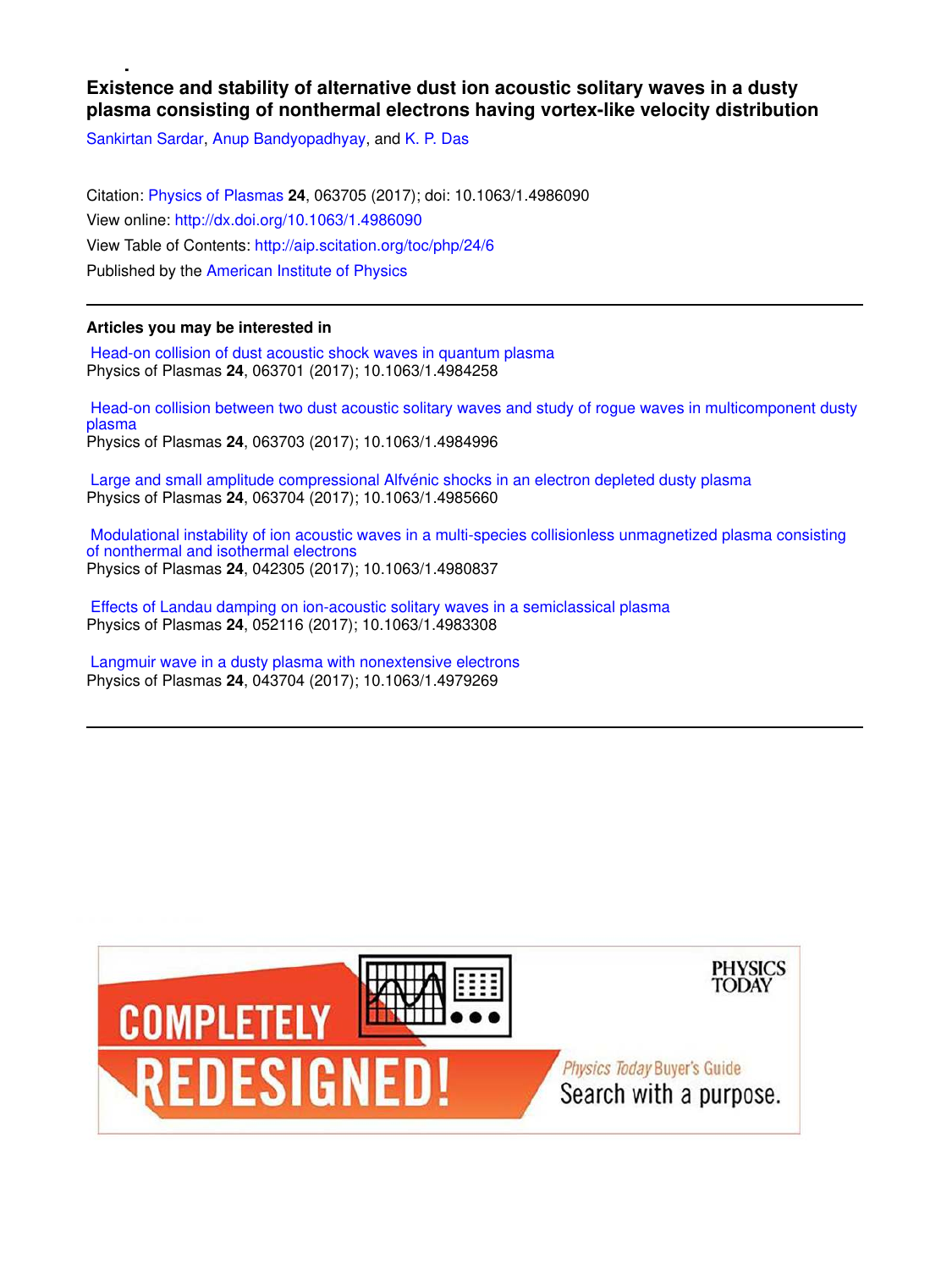

# Existence and stability of alternative dust ion acoustic solitary waves in a dusty plasma consisting of nonthermal electrons having vortex-like velocity distribution

Sankirtan Sardar,<sup>1</sup> Anup Bandyopadhyay,<sup>1,a)</sup> and K. P. Das<sup>2</sup>

<sup>1</sup>*Department of Mathematics, Jadavpur University, Kolkata 700032, India* <sup>2</sup>*Department of Applied Mathematics, University of Calcutta, 92 Acharya Prafulla Chandra Road, Kolkata 700009, India*

(Received 9 April 2017; accepted 29 May 2017; published online 16 June 2017)

The recent work of Sardar *et al.* [Phys. Plasmas 23, 073703 (2016)] on the existence and stability of the small amplitude dust ion acoustic solitary waves in a collisionless unmagnetized plasma consisting of warm adiabatic ions, static negatively charged dust grains, isothermal positrons, and nonthermal electrons due to Cairns *et al.* [Geophys. Res. Lett. 22, 2709 (1995)] has been extended by considering nonthermal electrons having a vortex-like velocity distribution due to Schamel [Plasma Phys. 13, 491 (1971); 14, 905 (1972)] instead of taking nonthermal electrons. This distribution takes care of both free and trapped electrons. A Schamel's modified Kadomtsev Petviashvili (SKP) equation describes the nonlinear behaviour of dust ion acoustic waves in this plasma system. The nonlinear behaviour of the dust ion acoustic wave is described by the same Kadomtsev Petviashvili (KP) equation of Sardar *et al.* [Phys. Plasmas 23, 073703 (2016)] when  $B = 0$ , where *B* is the coefficient of nonlinear term of the SKP equation. A combined SKP-KP equation more efficiently describes the nonlinear behaviour of dust ion acoustic waves when *B*  $\rightarrow$  0. The solitary wave solution of the SKP equation and the alternative solitary wave solution of the combined SKP-KP equation having profile different from both sech<sup>4</sup> and sech<sup>2</sup> are stable at the lowest order of the wave number. It is found that this alternative solitary wave solution of the combined SKP-KP equation and its lowest order stability analysis are exactly the same as those of the solitary wave solution of the KP equation when  $B \to 0$ . *Published by AIP Publishing.* [http://dx.doi.org/10.1063/1.4986090]

## I. INTRODUCTION

The study of different nonlinear wave structures in four component electron-positron-ion-dust (e-p-i-d) plasma is an important area of research as these plasmas are frequently observed in various astrophysical environments, viz., in the galactic centre,<sup>1</sup> in the interstellar medium, $1\rightarrow$ <sup>1</sup> in the interior regions of accretion disks near neutron stars and magnetars,<sup>4</sup> in dusty cosmological environments such as milky way, $3$  in the ionosphere and magnetosphere of the Earth,  $5-7$  and in the magnetosphere of the other magnetized planets of our solar system,<sup>7</sup> such as Jupiter<sup>8</sup> and Saturn.<sup>9</sup> Depending on different time scales, there can exist two or more acoustic waves in a typical dusty plasma. Dust Acoustic (DA) and Dust Ion Acoustic (DIA) waves are two such acoustic waves in a dusty plasma. DIA waves are basically ion acoustic (IA) waves modified by the presence of heavy dust particulates. For the first time, Shukla and Silin<sup>10</sup> reported that a dusty plasma can support low frequency DIA waves with the phase velocity much smaller (larger) than the electron (ion) thermal velocity. Several authors<sup>4,10–22</sup> investigated small or arbitrary amplitude IA/DIA solitary structures in different e-p-i-d plasma systems.

Sardar *et al.*<sup>19</sup> have investigated the existence and stability of small amplitude DIA solitary waves in a collisionless unmagnetized e-p-i-d plasma consisting of warm adiabatic trons, and nonthermal electrons due to Cairns *et al.*<sup>23</sup> In this paper, they have derived Kadomtsev Petviashvili (KP) and different modified KP equations to describe the nonlinear behaviour of DIA waves in different regions of the parameter space when the weak dependence of the spatial coordinates perpendicular to the direction of propagation of the wave is taken into account. They have also investigated the stabilities of solitary wave solutions of a more general evolution equation having nonlinear term of the form  $\frac{\partial}{\partial \xi} \left[ \left( \phi^{(1)} \right)^r \frac{\partial \phi^{(1)}}{\partial \xi} \right]$  $\left[\left(\phi^{(1)}\right)^r \frac{\partial \phi^{(1)}}{\partial \xi}\right]$  for any real positive value of *r* with the help of the small-*k* perturbation expansion method of Rowlands and Infeld, $24-28$ where  $\phi^{(1)}$  is the first order perturbed electrostatic potential. Finally, they have investigated the stabilities of DIA solitary wave solutions of KP and different modified KP equations. In a later paper, Sardar *et al.*<sup>20</sup> have extended their previously published paper $19$  in the following directions:

ions, static negatively charged dust grains, isothermal posi-

- (i) They have considered the case when the coefficient of the nonlinear term of the KP equation derived in the paper of Sardar *et al.*<sup>19</sup> is not equal to zero, but it is close to zero. In such a situation, they have derived a combined MKP-KP equation.
- (ii) They have used the method of Malfliet and Hereman<sup>29</sup> to find the alternative solitary wave solution of the combined MKP-KP equation having profile different from sech<sup> $2/r$ </sup> for any strictly positive real value of *r*.

a)Electronic mail: abandyopadhyay1965@gmail.com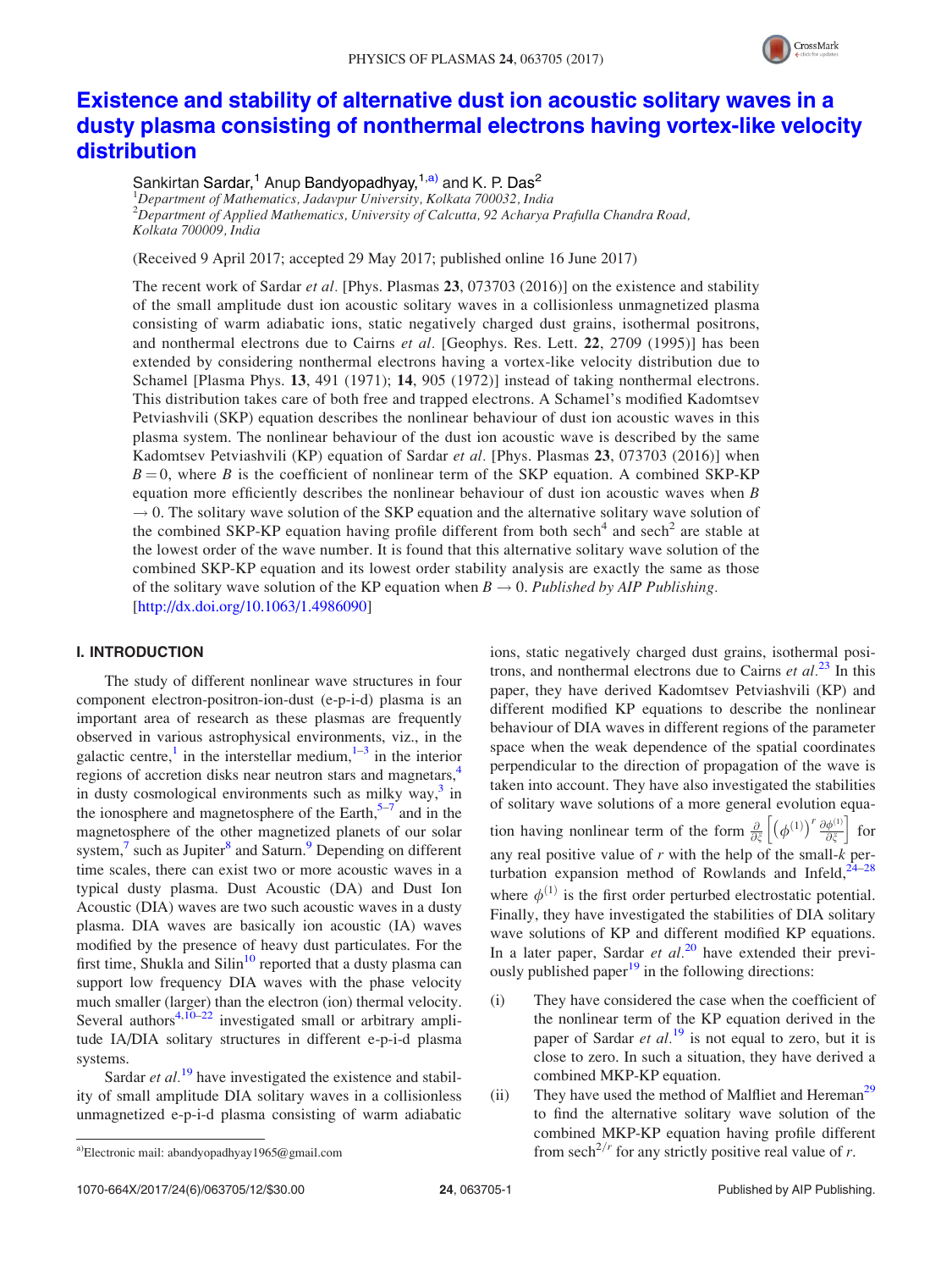- (iii) The condition for the existence of the alternative solitary wave solution of the combined MKP-KP equation has been investigated.
- (iv) They have employed the small *k* perturbation expansion method of Rowlands and Infeld<sup> $24-28$ </sup> to analyse the lowest order stability of the alternative solitary wave solution of the combined MKP-KP equation.

In the above mentioned investigations of Sardar *et al.*,<sup>19,20</sup> the velocity distribution function of electrons was taken  $as^{23}$ 

$$
f_{e0}(v) = n_{e0} \frac{1 + \alpha_e v^4}{\sqrt{2\pi}(1 + 3\alpha_e)} \exp\left[-\frac{v^2}{2}\right].
$$
 (1)

Here  $v$  is the velocity of the particle in phase space normalized by the average thermal speed of electrons,  $\alpha_e \geq 0$ ) is a parameter that determines the proportion of the fast energetic electrons, and  $n_{e0}$  is the equilibrium number density of electrons. This model of the velocity distribution function of electrons was considered for the first time by Cairns *et al.*<sup>23</sup> to investigate how the presence of fast energetic electrons changes the properties of ion acoustic waves for both positive and negative density perturbations. In fact, the observations of solitary structures with density depletion made by the Freja Satellite<sup>30</sup> influenced Cairns *et al.*<sup>23</sup> to model this velocity distribution function of electrons which has the property that the number of particles in the neighbourhood of the point  $v = 0$  is much smaller than the number of particles in the neighbourhood of the point  $v = 0$  for the case of a Maxwellian distribution. This distribution is often known as Cairns distribution or nonthermal distribution.

In the present paper, we have extended our works $19,20$ by taking the following as the velocity distribution function of nonthermal electrons, which is a vortex-like distribution, instead of taking  $(1)$  as their distribution function. This distribution takes care of both free and trapped electrons. If we take Cairns distributed nonthermal electrons<sup>23</sup> as given in Eq. (1) in phase space as initial (unperturbed) distribution of electrons, then following Schamel, $31-33$  the number density of the non-isothermal electrons can be formulated by the following sequence of equations:

$$
n_e(\phi) = \int_{-\infty}^{\infty} f_e(v, \phi) dv,
$$
 (2)

$$
f_e(v,\phi) = \begin{cases} f_{e0}(\xi) & \epsilon_e > 0, \\ f_{et}(\xi) & \epsilon_e \le 0. \end{cases}
$$
 (3)

Here  $f_{e0}(\xi)$  and  $f_{et}(\xi)$  are analytic functions of the constant of motion  $\xi = \pm \sqrt{2|\epsilon_e|}$  (being valid for the ion acoustic regime) and  $\epsilon_e = \frac{v^2}{2} - \phi$ , where  $\phi$  is the electrostatic potential normalized by  $\frac{K_B T_{cf}}{e}$  with  $K_B$  being the Boltzmann constant,  $T_{ef}$  is the average temperature of free electrons, and  $-e$ is the charge of an electron. The free, unperturbed distribution  $f_{e0}(v)$  can be taken as any arbitrary, normalizable distribution function, such as a Cairns distribution. In case of Cairns distribution,  $f_{e0}(\xi)$  and  $f_{et}(\xi)$  are, respectively, given by the following equations:

$$
f_{e0}(\xi) = n_{e0} \frac{1 + \alpha_e \xi^4}{\sqrt{2\pi}(1 + 3\alpha_e)} \exp\left[-\frac{\xi^2}{2}\right],\tag{4}
$$

$$
f_{\text{et}}(\xi) = n_{\text{e}0} \frac{1 + \alpha_{\text{e}} \beta^2 \xi^4}{\sqrt{2\pi} (1 + 3\alpha_{\text{e}})} \exp\left[\frac{\beta \xi^2}{2}\right],\tag{5}
$$

where  $\alpha_e \geq 0$ ,  $\beta^2 = \left(\frac{T_{ef}}{T_{ef}}\right)^2$ , and  $T_{et}$  is the average temperature of trapped electrons.

Integrating over  $v$  and making appropriate Taylor series expansions of  $f_{et}(\xi)$  and  $f_{e0}(\xi)$  about  $\xi = 0$ , the expression of *n<sup>e</sup>* can be written as

$$
\frac{n_e}{n_{e0}} = 1 + (1 - \beta_e)\phi + \sum_{r=2}^{\infty} (1 - 2\beta_e r + \beta_e r^2) \frac{\phi^r}{r!} + \frac{1}{n_{e0}} \sum_{r=2}^{\infty} \left[ \frac{2}{r!} \left\{ f_{et}^{(r)}(0) - (-1)^{r/2} f_{e0}^{(r)}(0) \right\} \right] \times \left\{ \int_0^{\sqrt{2\phi}} \left( 2\phi - v^2 \right)^{r/2} dv \right\} \right],
$$
 (6)

where

$$
\beta_e = \frac{4\alpha_e}{1 + 3\alpha_e} \tag{7}
$$

and we have used Eqs.  $(2)$ – $(4)$ . The following notations have been used to simplify Eq. (6):  $\psi^{(r)}(\xi) = \frac{d^r \psi}{d\xi^r}$  with  $\psi^{(0)}(\xi)$  $= \psi(\xi)$  and  $\psi^{(r)}(0) = \psi^{(r)}(\xi)|_{\xi=0}$ .

To derive Eq. (6), we have assumed the following conditions:  $33,34$ 

$$
f_{et}(0) = f_{e0}(0)
$$
 and  $f'_{et}(0) = 0.$  (8)

The first condition of Eq. (8) describes the continuity of the electron distribution function at the boundary of trapped electrons, whereas the second condition of Eq. (8) corresponds to the regularity of the distribution function of the trapped electrons at  $v = \pm \sqrt{2\phi}$ . These two conditions have been extensively discussed by Schamel<sup>33</sup> [Eqs. (17a) and (17b) of Schamel<sup>33</sup>. Now from the analytic expressions of  $f_{e0}(\xi)$  and  $f_{et}(\xi)$  as given in Eqs. (4) and (5), respectively, one can easily check that the both conditions of Eq. (8) hold simultaneously. Again, from the analytic expressions of  $f_{e0}(\xi)$  and  $f_{et}(\xi)$ , it is simple to verify that  $f_{e0}^{(2r+1)}(0) = 0$  and  $f_{et}^{(2r+1)}(0) = 0$  for all  $r = 0, 1, 2, ...$  Therefore, Eq. (6) assumes the following form:

$$
\frac{n_e}{n_{e0}} = 1 + (1 - \beta_e)\phi + \sum_{r=2}^{\infty} \left(1 - 2\beta_e r + \beta_e r^2\right) \frac{\phi^r}{r!} + \frac{1}{n_{e0}} \sum_{r=1}^{\infty} \left[\frac{2}{(2r)!} \left\{f_{et}^{(2r)}(0) - (-1)^r f_{e0}^{(2r)}(0)\right\} \right] \times \left\{\int_0^{\sqrt{2\phi}} \left(2\phi - v^2\right)^r dv\right\}.
$$
\n(9)

It is simple to check that the series  $\sum_{r=2}^{\infty} (1 - 2\beta_e r)$  $+\beta_e r^2 \frac{\phi'}{r!}$  is a convergent series for any real value of  $\phi$ ,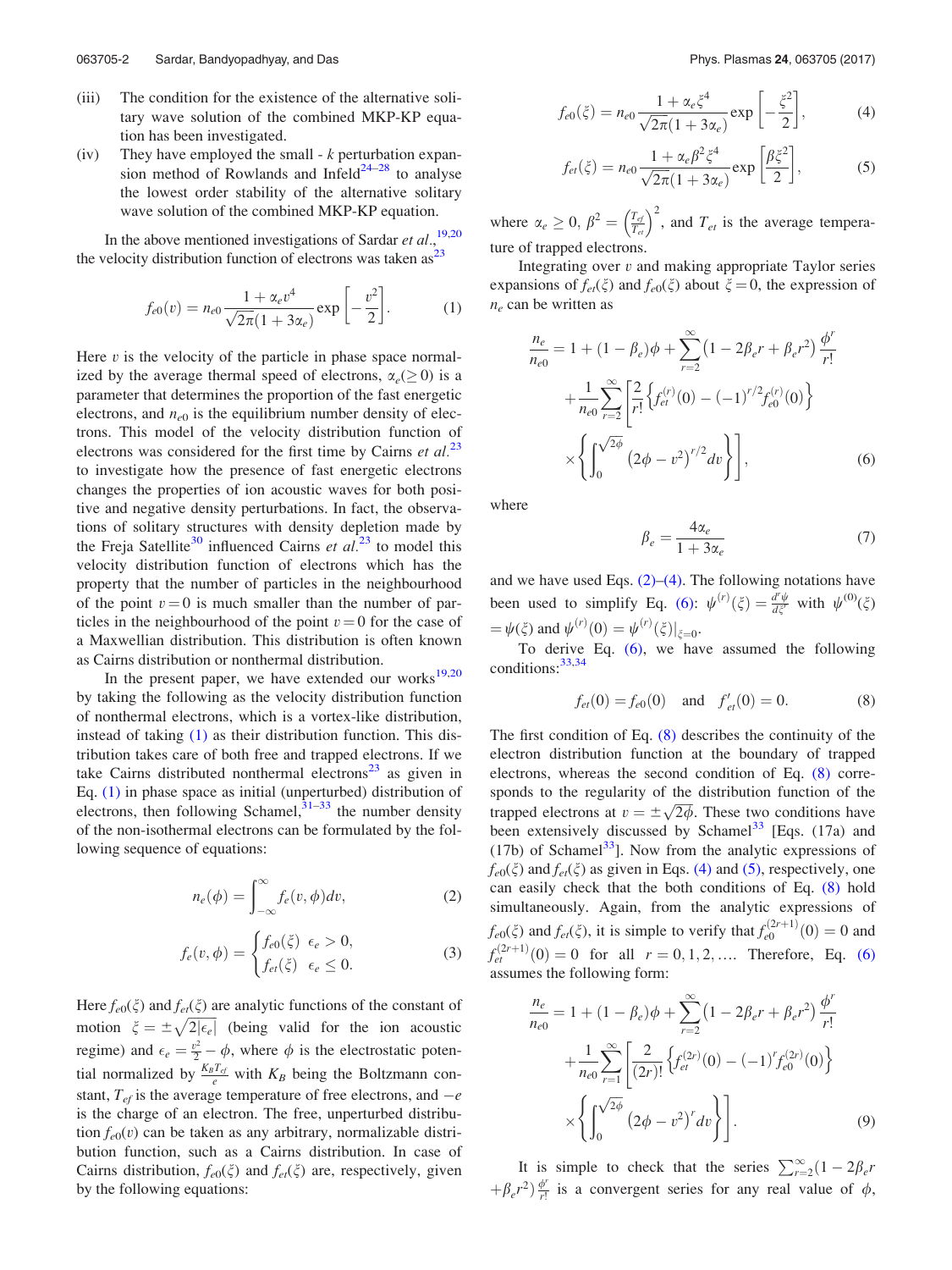whereas we have assumed that the series  $\sum_{r=1}^{\infty} \left[ \frac{2}{(2r)!} \oint_{et} f_{et}^{(2r)}(0) \right]$  $-(-1)^r f_{e0}^{(2r)}(0) \partial_t^{\sqrt{2\phi}}$  $\int_0^{\sqrt{2\phi}} (2\phi - v^2)^r dv$  is convergent for small positive values of  $\phi$ . Therefore, for a small amplitude limit, keeping the terms up to  $\phi^{\frac{5}{2}}$ , from Eq. (9), we get

$$
\frac{n_e}{n_{e0}} = 1 + (1 - \beta_e)\phi + \frac{2^{5/2}}{3n_{e0}} \left[ f''_{et}(0) + f''_{e0}(0) \right] \phi^{3/2}
$$

$$
+ \frac{1}{2} \phi^2 + \frac{2^{7/2}}{45n_{e0}} \left[ f^{(4)}_{et}(0) - f^{(4)}_{e0}(0) \right] \phi^{5/2}.
$$
(10)

For  $\beta_e = 0 \implies \alpha_e = 0$ , the form of this equation is similar to Eq.  $(15)$  of Schamel.<sup>33</sup> Now, using Eqs.  $(4)$  and  $(5)$ , from Eq. (10), we get

$$
\frac{n_e}{n_{e0}} = 1 + (1 - \beta_e)\phi - \frac{(1 - \beta)(4 - 3\beta_e)}{3\sqrt{\pi}}\phi^{\frac{3}{2}} + \frac{1}{2}\phi^2
$$

$$
-\frac{2(1 - \beta^2)(4 + 5\beta_e)}{15\sqrt{\pi}}\phi^{\frac{5}{2}}.
$$
(11)

For  $\beta_e = 0$ , i.e., for the usual Maxwellian distribution, Eq. (11) assumes the following form:

$$
\frac{n_e}{n_{e0}} = 1 + \phi - \frac{4}{3\sqrt{\pi}} (1 - \beta) \phi^{\frac{3}{2}} + \frac{1}{2} \phi^2
$$

$$
- \frac{8}{15\sqrt{\pi}} (1 - \beta^2) \phi^{\frac{5}{2}},
$$
(12)

which is the Schamel's standard expression and this expression has been used in several papers. $32,34-36$ 

For  $\beta = 1$ , from the analytic expressions of  $f_{e0}(\xi)$  and  $f_{et}(\xi)$ , it is simple to check that  $f_{et}^{(2r)}(0) = (-1)^r f_{e0}^{(2r)}(0)$  for all  $r = 0, 1, 2, \dots$  and for this case, Eq. (9) can be put in the following form:

$$
\frac{n_e}{n_{e0}} = \left(1 - \beta_e \phi + \beta_e \phi^2\right) e^{\phi}.\tag{13}
$$

This is the usual number density of the nonthermal electrons as prescribed by Cairns  $et$   $al.^{23}$  So, for the small amplitude limit, Eq. (11) can be taken as the density of the nonthermal electrons having vortex-like velocity distribution.

Particle trapping occurs not only in space plasmas<sup>35,37</sup> but also in laboratory plasmas.<sup>38,39</sup> Several authors<sup>40-57</sup> investigated small or arbitrary amplitude IA/DIA waves in different plasma systems including trapped electrons. Schamel *et al.*<sup>58</sup> reported the existence of a slower dust acoustic wave due to dust trapping in the potential trough. Another interesting problem of trapping related issues on nonlinear shielding investigation was considered by Das and Schamel.<sup>59</sup> Moslem *et al.*<sup>60</sup> studied the combined effects of trapped electrons, transverse perturbation, ion streaming velocity, and dust charge fluctuations on the propagation of DIA solitons in dusty plasmas. Moslem and El-Taibany<sup>61</sup> considered the propagation of nonlinear DIA solitons in a dusty plasma consisting of warm positive ions, negatively charged dust particles with charge fluctuations, and two temperature trapped electrons. Recently, Hafez *et al.*<sup>62</sup> investigated the three dimensional nonlinear dynamics of ion acoustic waves in a collisionless, unmagnetized plasmas consisting of trapped electrons and isothermal positrons. They derived a modified KP (mKP) equation which is exactly the same as the Schamel's modified Kadomtsev Petviashvili (SKP) equation. They transformed this mKP equation into an energy integral and discussed IA solitary waves with respect to different plasma parameters with the help of the Sagdeev pseudopotential method.

The present paper is a further extension of the recently published paper of Sardar *et al.*<sup>19</sup> in the following directions:

- (i) Following Das *et al.*, $\frac{47}{1}$  two different concepts of nonisothermality of electrons have been combined to investigate the existence and stability of DIA solitary waves. The first one was introduced by Cairns *et al.*<sup>23</sup> and introduces non-isothermality by the background electron distribution, whereas the second one was introduced by Schamel $31,32,35$  and uses the incomplete trapping of electrons in the potential trough of the perturbation as a possible deviation from isothermality.
- (ii) Giving appropriate stretching of the coordinates and time, and appropriate perturbation expansions of the dependent variables, a three-dimensional Schamel's modified Kadomtsev Petviashvili (SKP) equation is derived in a collisionless unmagnetized dusty plasma consisting of warm adiabatic ions, static negatively charged dust grains, nonthermal electrons having vortex-like velocity distribution, and isothermal positrons when the weak dependence of the spatial coordinates perpendicular to the direction of propagation of the wave is taken into account. The solitary wave solution of this SKP equation and its lowest order stability can be discussed with the help of Eqs. (31) and (47) of Sardar *et al.*<sup>19</sup> for  $r = \frac{1}{2}$ .
- (iii) It is found that the coefficient of the nonlinear term of the SKP equation vanishes when the temperature of the free electrons is the same as that of the trapped electrons. But if the temperature of the trapped electrons is the same as that of the free electrons, the nonthermal vortex-like distribution of electrons simply becomes Cairns distributed nonthermal electrons and the nonlinear dynamics of the same DIA wave is described by the same KP equation (16) of Sardar *et al.*<sup>19</sup>
- (iv) If the temperature of the trapped electrons approaches the temperature of the free electrons, i.e., if  $\beta \rightarrow 1$ , the coefficient of the nonlinear term of the SKP equation is not equal to zero, but it is close to zero and it is found that the SKP equation fails to describe the nonlinear behaviour of the DIA wave. In this situation, i.e., when  $B \approx O(\epsilon)$ , the evolution equation is a combined SKP-KP equation, where  $\epsilon$  is a small parameter. This equation admits solitary wave solutions having profile different from both sech<sup>4</sup> and sech<sup>2</sup>. The condition for the existence of the alternative solitary wave solution of the combined SKP-KP equation has been investigated.
- (v) The small-*k* perturbation expansion method of Rowlands and Infeld $^{24-28}$  has been used to analyse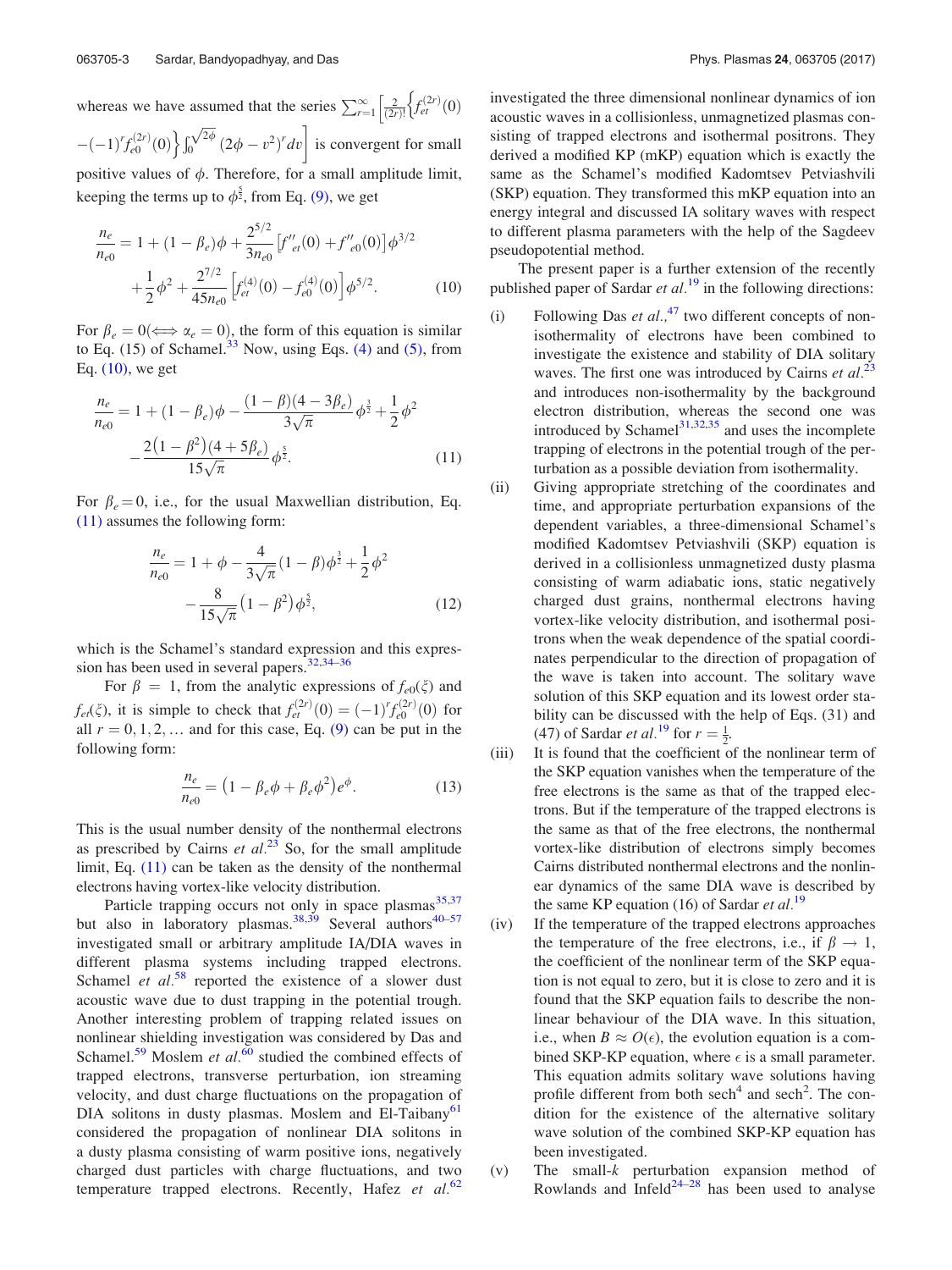the lowest order stability of the alternative solitary wave solution of the combined SKP-KP equation. The problem of stability of solitary wave solutions of the combined SKP-KP equation has not been considered by any author in any plasma system.

Kadomtsev and Petviashvili<sup>63</sup> have made an attempt to investigate the stability of Korteweg-de Vries (KdV) solitons in a collisionless unmagnetized plasma. Kako and Rowlands<sup>64</sup> derived the Kadomtsev Petviashvili (KP) equation for ion acoustic waves in a collisionless unmagnetized plasma. Infeld *et al.*<sup>65</sup> used this KP equation to study the stability of ion acoustic KdV solitons and reported that ion acoustic solitary wave solutions are stable with respect to the transverse longwavelength plane-wave perturbation.

In fact, KP and different modified KP equations have been used to investigate the transverse stabilities of Kortewegde Vries (KdV) and different modified Korteweg-de Vries (mKdV) equations describing the nonlinear behaviour of dust ion acoustic waves in different regions of parameter space when the weak dependence of the spatial coordinates perpendicular to the direction of propagation of the wave is taken into account. This is the only reason why the non-uniformity of ion species is taken into account and not for the other species. There is no other physical explanation of taking the nonuniformity of only ion species and not for the other species.

It is important to mention here that basically the problem is one dimensional, i.e., we want to find the solitary wave solution of different modified KdV equations, such as SKdV equation, combined SKdV-KdV equation. In the present paper, we want to investigate the stability of the solitary wave solution of the combined SKdV-KdV equation when the weak dependence of the spatial coordinates perpendicular to the direction of propagation of the wave is taken into account, and for this reason, the solution of the modified KP equation (SKP equation or combined SKP-KP equation) has been taken along the *x*-axis only. Our aim is to consider the transverse stability of the solitary wave solution propagating along the *x*-axis only. So, we have considered very small perturbation along *y* and *z* directions.

This paper is organized as follows: the basic equations are given in Sec. II. The SKP and the KP equations are given in Sec. III. In Sec. IV, we have derived a combined SKP-KP equation. The alternative solitary wave solution of the combined SKP-KP equation has been investigated in Sec. V. The stability of the alternative solitary wave solution of the combined SKP-KP equation has been considered in Sec. VI. Finally, conclusions are given in Sec. VII.

### II. BASIC EQUATIONS

We consider a collisionless unmagnetized unbounded dusty plasma consisting of warm adiabatic ions, static negatively charged dust grains, nonthermal electrons having vortex-like velocity distribution, and isothermal positrons. The nonlinear behaviour of DIA waves in this plasma may be described by the following set of fluid equations, which consist of the equation of continuity of ions, the equation of motion of ion fluid, the pressure equation for ion fluid, and the Poisson equation

$$
\frac{\partial n_i}{\partial t} + \nabla \cdot (n_i \mathbf{u}) = 0,\tag{14}
$$

$$
M_s^2 \left[ \frac{\partial \mathbf{u}}{\partial t} + (\mathbf{u}.\nabla)\mathbf{u} \right] + \frac{(1-p)\sigma_{ie}}{n_i} \nabla P + \nabla \phi = 0, \qquad (15)
$$

$$
\frac{\partial P}{\partial t} + (\mathbf{u}.\nabla)P + \gamma P(\nabla.\mathbf{u}) = 0,\tag{16}
$$

$$
C\nabla^2 \phi = n_e - n_i - n_p + \frac{Z_d n_{d0}}{N_0},\tag{17}
$$

where

$$
C = \frac{1 - p}{M_s^2 - \gamma \sigma_{ie}},\tag{18}
$$

and we have used the following notations:

$$
\nabla = \hat{x}\frac{\partial}{\partial x} + \hat{y}\frac{\partial}{\partial y} + \hat{z}\frac{\partial}{\partial z}, \quad \nabla^2 = \frac{\partial^2}{\partial x^2} + \frac{\partial^2}{\partial y^2} + \frac{\partial^2}{\partial z^2}.
$$

Here  $n_s$  ( $s = i$ ,  $e$ , and  $p$  stand for ion, electron, and positron),  $\mathbf{u} = (u, v, w), P, \phi, (x, y, z),$  and *t* are, respectively, the number density of the s-th species, the ion fluid velocity, the ion fluid pressure, the electrostatic potential, the spatial variables and time, and these quantities have been normalized, respectively, by  $N_0 (= n_{i0} + n_{p0} = n_{e0} + Z_d n_{d0})$ ,  $C_D$  (linearized velocity of the DIA wave in the present plasma system for long wavelength plane wave perturbation),  $n_{i0}K_BT_i$ ,  $\frac{K_BT_{ej}}{e}$  $\frac{\partial^I e f}{\partial c}$ ,  $\lambda_D$ (Debye length of the present plasma system) and  $\lambda_D/C_D$ , where  $n_{s0}$ ,  $n_{d0}$ ,  $T_i$ ,  $T_{ef}$ , and  $Z_d$  are, respectively, the unperturbed number density of the s-th species, the constant dust number density, the average unperturbed temperature of ions, the average temperature of free electrons, and the number of electrons residing on the dust grain surface, and  $\gamma(=3)$ is the adiabatic index.

The expression of  $M_s$  and the four basic parameters  $p, \mu$ ,  $\sigma_{ie}$ , and,  $\sigma_{pe}$  is given by

$$
M_s = \sqrt{\gamma \sigma_{ie} + \frac{(1-p)\sigma_{pe}}{p + \mu(1-\beta_e)\sigma_{pe}}},\tag{19}
$$

$$
p = \frac{n_{p0}}{N_0}, \quad \mu = \frac{n_{e0}}{N_0}, \quad \sigma_{ie} = \frac{T_i}{T_{ef}}, \quad \sigma_{pe} = \frac{T_p}{T_{ef}}, \quad (20)
$$

where  $T_p$  is the average temperature of isothermal positrons.

Based on the above-mentioned normalization of the independent and dependent variables, from Equation (11), the number density of electrons can be written as

$$
n_e = \mu \left[ 1 + (1 - \beta_e) \phi - \frac{(1 - \beta)(4 - 3\beta_e)}{3\sqrt{\pi}} \phi^{\frac{3}{2}} + \frac{1}{2} \phi^2 - \frac{2(1 - \beta^2)(4 + 5\beta_e)}{15\sqrt{\pi}} \phi^{\frac{5}{2}} \right].
$$
 (21)

It can be easily checked that  $0 \leq \beta_e < 4/3$ . Here, as  $\beta_e$ increases with  $\alpha_e$  for  $\alpha_e \geq 0$ ,  $\beta_e$  can also be taken as a nonthermal parameter that determines the proportion of the fast energetic electrons. However, we cannot take the whole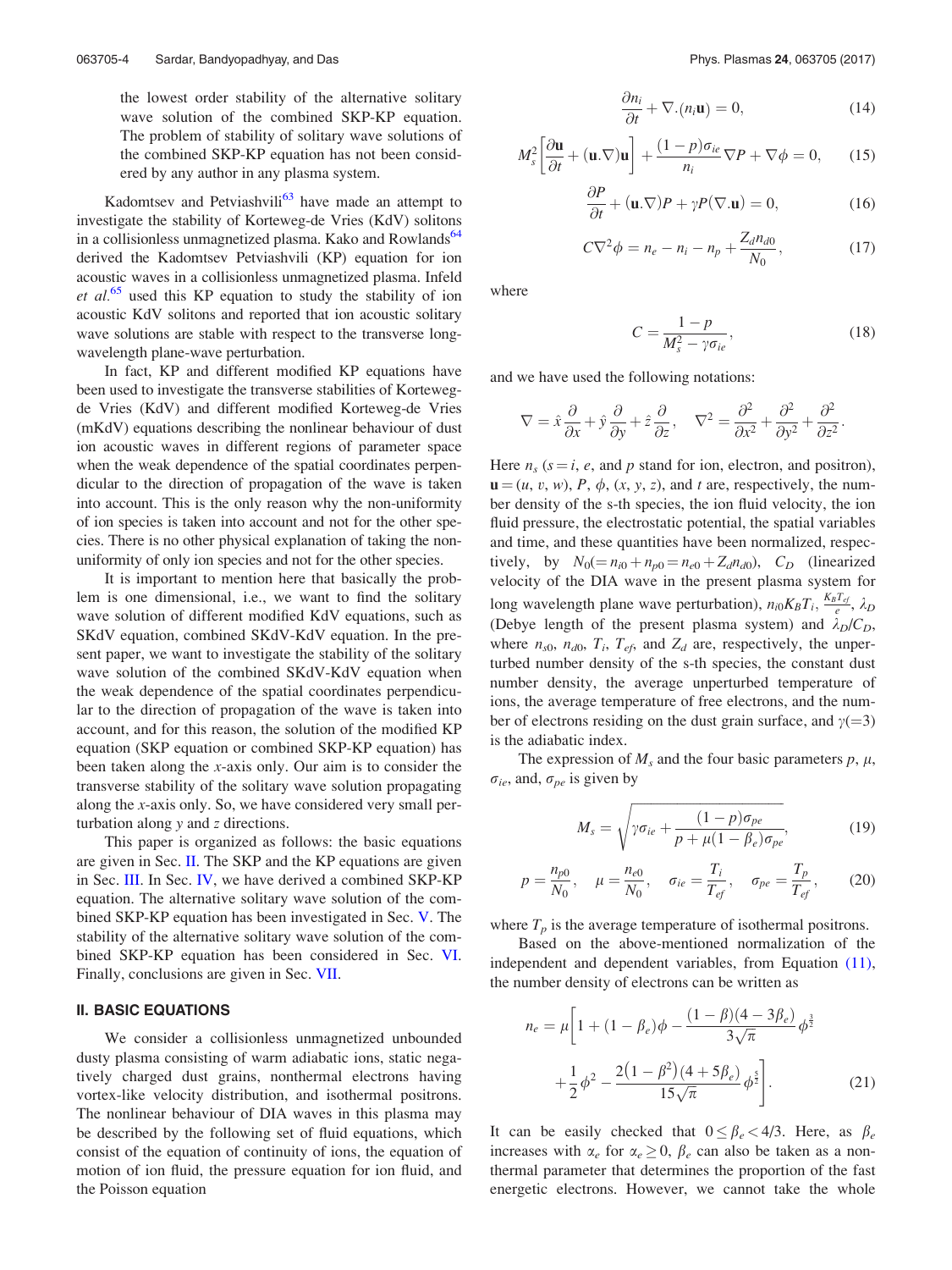interval of  $\beta_e$ . In fact, for increasing  $\beta_e$ , the velocity distribution function of nonthermal electrons develops wings, which become stronger as  $\beta_e$  increases and, at the same time, the center density in phase space drops; consequently, we should not take values of  $\beta_e > 4/7$  as that stage might stretch the credibility of the Cairns model too far. $66$  So, we take  $0 \le \beta_e \le 4/7 = 0.6$  (approximately).

The normalized number density of isothermal positrons can be written as

$$
n_p = p e^{-\frac{\phi}{\sigma_{pe}}}.
$$
 (22)

The above system of equations is supplemented by the unperturbed charge neutrality condition

$$
\frac{n_{i0}}{N_0} = 1 - p \quad \text{and} \quad \frac{Z_d n_{d0}}{N_0} = 1 - \mu. \tag{23}
$$

Expanding  $n_e$  and  $n_p$  as given by (21) and (22) up to  $\phi^{\frac{5}{2}}$ , the Poisson equation (17) can be written as

$$
C\nabla^2 \phi = 1 - p + \sum_{i=1}^4 Q_i \phi^{\frac{i+1}{2}} - n_i,
$$
 (24)

where  $Q_1$ ,  $Q_2$ ,  $Q_3$ , and  $Q_4$  are given in Appendix A.

We have used Eqs.  $(14)$ – $(16)$  and  $(24)$  to derive the different evolution equations.

### III. SKP AND KP EQUATIONS

Following Sardar *et al.*,<sup>19</sup> we have used the following stretchings of space coordinates and time to derive the different evolution equations:

$$
\xi = \epsilon(x - Vt), \quad \eta = \epsilon^2 y, \quad \zeta = \epsilon^2 z, \quad \tau = \epsilon^3 t,
$$
 (25)

where  $\epsilon$  is a small parameter measuring the weakness of dispersion and weakness of nonlinearity, and *V* is a constant being independent of space coordinates and time. These stretchings of space coordinate (*x* coordinate) and time are exactly similar to the stretchings of space coordinate and time of Schamel<sup>35</sup> if we define  $\epsilon = \psi^{1/\bar{4}}$ .

### A. SKP equation

To derive the SKP equation describing the nonlinear behaviour of DIA waves in the present plasma system, we have used the following perturbation expansions of the dependent variables along with the stretchings (25):

$$
f = f^{(0)} + \sum_{j=1}^{\infty} \epsilon^{2(j+1)} f^{(j)}, \quad g = g^{(0)} + \sum_{j=1}^{\infty} e^{j+4} g^{(j)}, \quad (26)
$$

where  $f = n_i, P, \phi, u$  with  $n_i^{(0)} = 1 - p, P^{(0)} = 1, \phi^{(0)}$  $y = 0, u^{(0)} = 0$ , and  $g = v$ , *w* with  $v^{(0)} = w^{(0)} = 0$ . Substituting the stretchings  $(25)$  and the perturbation expansions  $(26)$  in Eqs.  $(14)$ – $(16)$  and  $(24)$ , and equating the coefficient of different powers of  $\epsilon$  on each side of every equation, one can get a sequence of equations. From these sequences of equations, we get the following SKP equation:

$$
\frac{\partial}{\partial \xi} \left[ \phi_{\tau}^{(1)} + AB \sqrt{\phi^{(1)}} \phi_{\xi}^{(1)} + \frac{1}{2} AC \phi_{\xi \xi \xi}^{(1)} \right] + \frac{1}{2} AD \left( \phi_{\eta \eta}^{(1)} + \phi_{\xi \zeta}^{(1)} \right) = 0, \tag{27}
$$

where the coefficients *A*, *B,* and *D* are given by

$$
A = \frac{1}{1 - p} \frac{\left(M_s^2 V^2 - \gamma \sigma_{ie}\right)^2}{M_s^2 V},
$$
\n(28)

$$
B = \mu \frac{(1 - \beta)(4 - 3\beta_e)}{4\sqrt{\pi}},
$$
 (29)

$$
D = (1 - p) \frac{M_s^2 V^2}{\left(M_s^2 V^2 - \gamma \sigma_{ie}\right)^2},\tag{30}
$$

and the constant *V* is determined by

$$
V^2 = 1.\tag{31}
$$

Equation (27) describes the propagation of long wavelength weakly nonlinear and weakly dispersive DIA waves if the coefficient *AB* of the nonlinear term of  $(27)$  is not equal to zero. If we ignore the weak dependence of the spatial coordinates perpendicular to the direction of propagation of the wave, then this SKP equation is nothing but an SKdV equation. In fact, the weak dependence of the spatial coordinates perpendicular to the direction of propagation of the wave is taken into account to investigate the stability of the solitary wave solution of the SKdV equation. For the first time, the solitary wave solution of the SKdV equation was presented by Schamel.<sup>32</sup> When  $AB \neq 0$ , the solitary wave solution of the SKdV equation corresponding to the SKP equation (27) and its lowest order stability can be discussed with the help of Eqs. (31) and (47) of Sardar *et al*.<sup>19</sup> for  $r = \frac{1}{2}$ .

The SKP equation  $(27)$  cannot describe the nonlinear dynamics of DIA waves when the coefficient *AB* of the nonlinear term of (27) vanishes, i.e.,  $AB = 0$ . As  $A \neq 0$  for any set of physically admissible values of the parameters of the system,  $AB = 0$  implies  $B = 0$ . Since  $\mu > 0$  and  $0 \le \beta_e < \frac{4}{3}$ give  $4 - 3\beta_e > 0$ ,  $B = 0 \Longleftrightarrow \beta = 1$ . Therefore,  $B = 0$  if and only if the temperature of the free electrons is the same as that of the trapped electrons. But for  $\beta = 1$ , the number density of the electrons having vortex-like distribution simply reduces to the usual number density of the nonthermal electrons as prescribed by Cairns *et al.*<sup>23</sup> and Sardar *et al.*<sup>19</sup> have derived the following KP equation for the Cairns distributed nonthermal electrons.

#### B. KP equation

When  $B = 0$ , we have used the following perturbation expansions of the dependent variables:

$$
f = f^{(0)} + \sum_{j=1}^{\infty} \epsilon^{2j} f^{(j)}, \quad g = g^{(0)} + \sum_{j=1}^{\infty} \epsilon^{2j+1} g^{(j)},
$$
 (32)

where  $f = n_i, P, \phi, u$  with  $n_i^{(0)} = 1 - p, P^{(0)} = 1, \phi^{(0)}$  $y = 0, u^{(0)} = 0$ , and  $g = v$ , *w* with  $v^{(0)} = w^{(0)} = 0$ . Substituting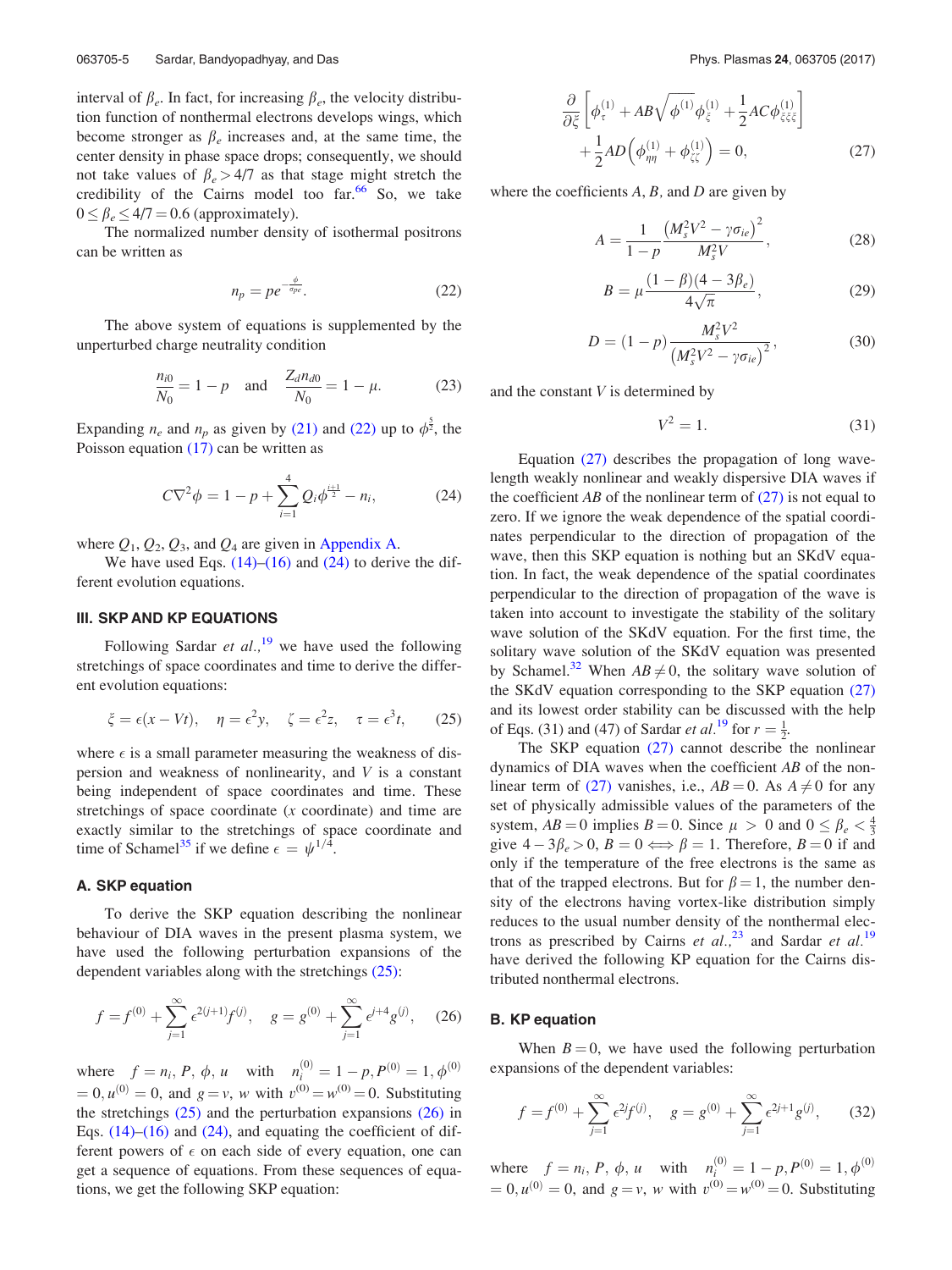the stretchings  $(25)$  and the perturbation expansions  $(32)$  in Eqs.  $(14)$ – $(16)$  and  $(24)$ , and then, equating the coefficient of different powers of  $\epsilon$  on each side of every equation, one can get a sequence of equations. From these sequences of equations, Sardar *et al.*<sup>19</sup> have derived the following KP equation:

$$
\frac{\partial}{\partial \xi} \left[ \phi_{\tau}^{(1)} + AB_1 \phi^{(1)} \phi_{\xi}^{(1)} + \frac{1}{2} AC \phi_{\xi \xi \xi}^{(1)} \right] + \frac{1}{2} AD \left( \phi_{\eta \eta}^{(1)} + \phi_{\xi \xi}^{(1)} \right) = 0, \tag{33}
$$

where

$$
B_1 = \frac{1}{2} \left[ (1-p) \frac{3M_s^2 V^2 + \gamma (\gamma - 2) \sigma_{ie}}{\left(M_s^2 V^2 - \gamma \sigma_{ie}\right)^3} - \left(\mu - \frac{p}{\sigma_{pe}^2}\right) \right], \tag{34}
$$

*A* and *D* are given by Eqs. (28) and (30), respectively, and *V* is determined by (31).

This KP equation (33) describes the nonlinear behaviour of DIA waves only when  $B = 0$ . When  $B \neq 0$  but *B* is close to zero, then the SKP equation (27) cannot describe the nonlinear behaviour of DIA waves because the amplitude of the solitary wave solution defined by the SKP equation (27) assumes a very large numerical value when *B* is close to zero. In fact, in Sec. III A, we have mentioned that the SKP equation (27) reduces to the SKdV equation if we ignore the weak dependence of the spatial coordinates perpendicular to the direction of propagation of the wave and therefore, the solitary wave solution of the SKP equation (27) propagating along the  $\xi$  axis with a velocity  $U$  (=dimensionless velocity (normalized by  $C_D$ ) of the solitary wave) can be written as

$$
\phi^{(1)} = \phi_0(X) = \bar{a} \operatorname{sech}^4\left(\frac{X}{W}\right), \quad X = \xi - U\tau, \tag{35}
$$

where

$$
\bar{a} = \frac{225U^2}{64A^2B^2}
$$
 and  $W^2 = \frac{8AC}{U}$ . (36)

The solitary wave solution  $(35)$  was indeed first presented by Schamel<sup>32</sup> [Eq. (39) of Schamel<sup>32</sup>]. This solution clearly shows that the SKP equation  $(27)$  fails to describe the nonlinear behaviour of DIA waves when  $B \neq 0$  but *B* is close to zero. Again, as  $4 - 3\beta_e > 0$  for the entire physically admissible values of  $\beta_e$ , from the expression of *B* as given in Eq. (29), one can easily find that  $B \to 0 \Longleftrightarrow \beta \to 1$ . Consequently, neither SKP nor KP equation can describe the nonlinear behaviour of DIA waves when temperature of the free electrons is close to that of the trapped electrons. So, a further modification of the SKP equation (27) is necessary. In Sec. IV, we have derived a combined SKP-KP equation to describe the nonlinear behaviour of DIA waves when *B* is close to zero, i.e.,  $B \approx O(\epsilon)$ .

## IV. COMBINED SKP-KP EQUATION

To derive the combined SKP-KP equation, we have used the same stretchings  $(25)$  and the same perturbation

expansions of the dependent variables as given by (32). But instead of considering  $B = 0$ , we assume that  $B \approx O(\epsilon)$ (Nejoh<sup>67</sup>). Substituting the stretchings  $(25)$  and perturbation expansions  $(32)$  in Eqs.  $(14)$ – $(16)$  and  $(24)$  and finally, equating the coefficient of different powers of  $\epsilon$  on each side of every equation, we get a sequence of equations. At the lowest order  $(O(\epsilon) = 3)$ , from the equation of continuity of ions, *x*-component of the equation of motion of ion fluid, and the pressure equation of ion fluid, we get the following equations:

$$
\left(n_i^{(1)}, u^{(1)}, P^{(1)}\right) = \frac{\phi^{(1)}}{M_s^2 V^2 - \gamma \sigma_{ie}} (1 - p, V, \gamma). \tag{37}
$$

From the expression of  $n_i^{(1)}$  as given in the first equation of (37) and the Poisson equation (24) at the order  $\epsilon^2$ , we get the dispersion relation (31) and this dispersion relation determines the constant *V*.

At the next order  $(O(\epsilon) = 4)$ , the perpendicular components of equation of motion for ions give the following expression for  $\frac{\partial}{\partial \xi} \left( v_{\eta}^{(1)} + w_{\zeta}^{(1)} \right)$ :

$$
\frac{\partial}{\partial \xi} \left( v_{\eta}^{(1)} + w_{\zeta}^{(1)} \right) = \frac{V}{M_s^2 V^2 - \gamma \sigma_{ie}} \left( \phi_{\eta \eta}^{(1)} + \phi_{\zeta \zeta}^{(1)} \right). \tag{38}
$$

It is simple to check that the Poisson equation (24) at the order  $\epsilon^3$  is identically satisfied since the only nonvanishing term,  $-\frac{4}{3}B(\phi^{(1)})^{\frac{3}{2}}$ , is of the order  $\epsilon^4$  as  $B \approx O(\epsilon)$  and therefore, this term has to be included in the next higher order Poisson equation.

At the order  $\epsilon^5$ , differentiating the continuity equation of ions, the *x*-component of equation of motion for ions, and the pressure equation for ion fluid with respect to  $\xi$ , we get three equations for the unknowns  $n_{i\xi\xi}^{(2)}\left(=\frac{\partial^2 n_i^{(2)}}{\partial \xi^2}\right)$ ,  $u_{\xi\xi}^{(2)}\left(=\frac{\partial^2 u^{(2)}}{\partial \xi^2}\right)$  $\left( = \frac{\partial^2 u^{(2)}}{\partial \xi^2} \right)$ , and  $P_{\xi\xi}^{(2)} \left( = \frac{\partial^2 P^{(2)}}{\partial \xi^2} \right)$  $\left( = \frac{\partial^2 P^{(2)}}{\partial \xi^2} \right)$ . Solving the resulting equations for the unknowns  $n_{i\xi\xi}^{(2)}, u_{\xi\xi}^{(2)},$  and  $P_{\xi\xi}^{(2)},$  we can express  $n_{i\xi\xi}^{(2)}$  (as well as  $u_{\xi\xi}^{(2)}$  and  $P_{\xi\xi}^{(2)}$ ) as a function of  $\phi^{(2)}$ ,  $\phi^{(1)}$  and their different derivatives. The final expression of  $n_{i\xi\xi}^{(2)}$  can be written as

$$
n_{i\xi\xi}^{(2)} = \frac{1-p}{M_s^2 V^2 - \gamma \sigma_{ie}} \phi_{\xi\xi}^{(2)} + \frac{2(1-p)M_s^2 V}{(M_s^2 V^2 - \gamma \sigma_{ie})^2} \phi_{\xi\tau}^{(1)}
$$
  
+  $(1-p) \frac{3M_s^2 V^2 + \gamma(\gamma - 2)\sigma_{ie}}{(M_s^2 V^2 - \gamma \sigma_{ie})^3} \left(\phi^{(1)} \phi_{\xi}^{(1)}\right)_{\xi}$   
+  $\frac{(1-p)M_s^2 V^2}{(M_s^2 V^2 - \gamma \sigma_{ie})^2} \left(\phi_{\eta\eta}^{(1)} + \phi_{\zeta\zeta}^{(1)}\right),$  (39)

where we have used Eqs. (37) and (38) to simplify Eq. (39). At the order  $\epsilon^4$ , the Poisson equation including the term,  $-\frac{4}{3}B(\phi^{(1)})^{\frac{3}{2}}$ , can be written as

$$
C\phi_{\xi\xi}^{(1)} = Q_1\phi^{(2)} - n_i^{(2)} + Q_2\left(\phi^{(1)}\right)^2 - \frac{4}{3}B\left(\phi^{(1)}\right)^{\frac{3}{2}}.
$$
 (40)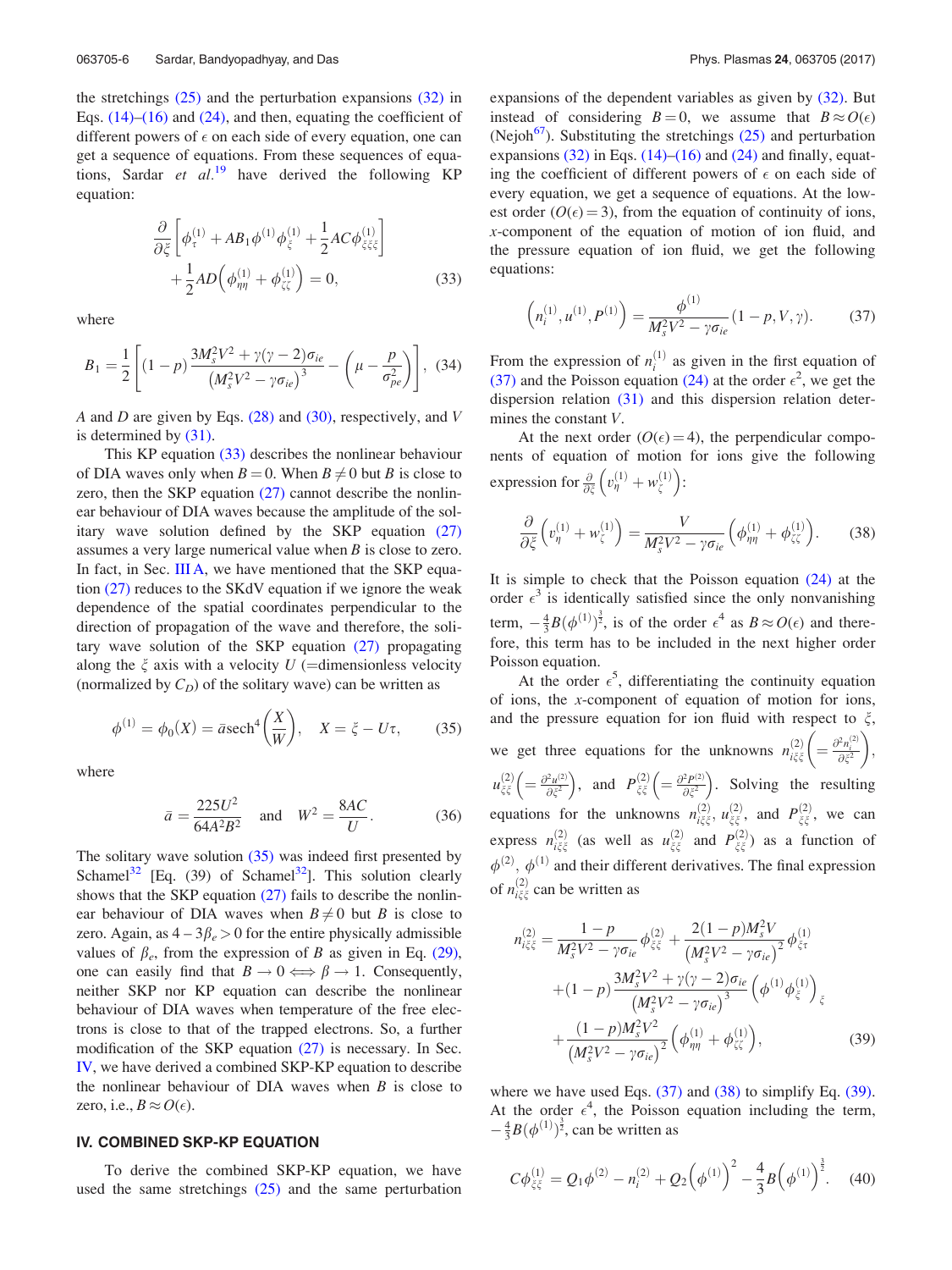It is important to note that the term,  $-\frac{4}{3}B(\phi^{(1)})^{\frac{3}{2}}$ , which was omitted from its previous order equation, is a term of order  $\epsilon^4$ , and therefore, this term has been included in the Poisson equation at the order  $\epsilon^4$ . Now, differentiating Eq. (40) with respect to  $\xi$  twice, we get

$$
C\phi_{\xi\xi\xi\xi}^{(1)} = Q_1\phi_{\xi\xi}^{(2)} - n_{i\xi\xi}^{(2)} + \frac{\partial^2}{\partial\xi^2} \left[ Q_2 \left( \phi^{(1)} \right)^2 - \frac{4}{3} B \left( \phi^{(1)} \right)^{\frac{3}{2}} \right].
$$
\n(41)

Eliminating  $n_{i\xi\xi}^{(2)}$  from Eqs. (39) and (41), we get the following combined SKP-KP equation:

$$
\frac{\partial}{\partial \xi} \left[ \phi_{\tau}^{(1)} + AB \sqrt{\phi^{(1)}} \phi_{\xi}^{(1)} + AB_1 \phi^{(1)} \phi_{\xi}^{(1)} + \frac{1}{2} AC \phi_{\xi \xi \xi}^{(1)} \right] \n+ \frac{1}{2} AD \left( \phi_{\eta \eta}^{(1)} + \phi_{\zeta \zeta}^{(1)} \right) = 0.
$$
\n(42)

Here  $A$ ,  $B$ ,  $D$ ,  $V$ , and  $B<sub>1</sub>$  are the same as those given, respectively, by Eqs. (28)–(31) and (34).

## V. SOLITARY WAVE SOLUTION OF THE COMBINED SKP-KP EQUATION

For a solitary wave solution of the combined SKP-KP equation (42), we take following transformation of the independent variables:

$$
X = \xi - U\tau, \quad \eta' = \eta, \quad \zeta' = \zeta, \quad \tau' = \tau. \tag{43}
$$

Here,  $U$  is the dimensionless velocity (normalized by  $C_D$ ) of the travelling wave moving along  $\xi$ -axis, i.e.,  $U$  is the dimensionless velocity of the wave frame.

Based on the above changes of the independent variables, the combined SKP-KP equation (42) assumes the following form (in which we drop the primes on the independent variables  $\eta$ ,  $\zeta$ , and  $\tau$  to simplify the notations):

$$
\frac{\partial}{\partial X} \left[ -U\phi_X^{(1)} + \phi_\tau^{(1)} + AB\sqrt{\phi^{(1)}}\phi_X^{(1)} + AB_1\phi^{(1)}\phi_X^{(1)} + \frac{1}{2}AC\phi_{XXX}^{(1)} \right] + \frac{1}{2}AD\left(\phi_{\eta\eta}^{(1)} + \phi_{\zeta\zeta}^{(1)}\right) = 0.
$$
\n(44)

Now, for the travelling wave solitons of (44), we set

$$
\phi^{(1)} = \phi_0(X). \tag{45}
$$

Substituting  $(45)$  in  $(44)$ , we get

$$
\frac{d^2}{dX^2} \left[ -U\phi_0 + \frac{2}{3}AB(\phi_0)^{\frac{3}{2}} + \frac{1}{2}AB_1(\phi_0)^2 + \frac{1}{2}AC\frac{d^2\phi_0}{dX^2} \right] = 0.
$$
\n(46)

To get the solitary wave solution of Eq. (46), we use the following boundary conditions:<sup>68</sup>

$$
\frac{d^n \phi_0}{dX^n} \to 0 \text{ as } |X| \to \infty \text{ for all } n = 1, 2, 3, \dots \tag{47}
$$

together with the condition that the electrostatic potential  $\phi_0$ vanishes at infinity, i.e.,

$$
\lim_{|X| \to \infty} \phi_0(X) = 0. \tag{48}
$$

Using the boundary conditions  $(47)$  and  $(48)$ , we can write Eq. (46) as

$$
-U\phi_0 + \frac{2}{3}AB(\phi_0)^{\frac{3}{2}} + \frac{1}{2}AB_1(\phi_0)^2 + \frac{1}{2}AC\frac{d^2\phi_0}{dX^2} = 0.
$$
 (49)

According to Das *et al.*,<sup>47</sup> we take

$$
\phi_0 = \left\{ a_0 \frac{\text{sech}^2 \frac{X}{W_1}}{b_0 + c_0 \text{sech}^2 \frac{X}{W_1}} \right\}^2 = \left\{ a_0 \frac{\text{sech}^2 p_1 X}{b_0 + c_0 \text{sech}^2 p_1 X} \right\}^2,
$$
\n
$$
p_1 = \frac{1}{W_1}
$$
\n(50)

as a solution of Eq.  $(49)$ . In fact, Eq.  $(50)$  can be put in the following form:

$$
\phi_0 = \psi_1 \frac{\text{sech}^4 Y_1}{\left(1 + \frac{\tanh^2 Y_1}{1 + Q}\right)^2},
$$
\n(51)

where

$$
\psi_1 = \left(\frac{a_0}{b_0 + c_0}\right)^2
$$
,  $Q = -2 - \frac{b_0}{c_0}$ ,  $Y_1 = \frac{X}{W_1}$ . (52)

For the first time, Eq.  $(51)$  was given by Schamel<sup>32</sup> [Eq.  $(48)$ ] of Schamel<sup>32</sup>], and consequently, Eq.  $(50)$  is equivalent to Eq.  $(48)$  of Schamel.<sup>32</sup>

Substituting  $(50)$  into  $(49)$  and following the same method as given in Das *et al.*,<sup>47</sup> the alternative solitary wave solution  $(50)$  of  $(49)$  can be put in the form

$$
\phi_0 = a_1 \frac{S^2}{\Psi_1^2},\tag{53}
$$

where

$$
S = sech[2p_1X], \quad \Psi_1 = BS + \lambda \sqrt{L}, \tag{54}
$$

$$
a_1 = 900C^2 p_1^4, \quad L = B^2 + \frac{75}{2} B_1 C p_1^2,\tag{55}
$$

and  $\lambda = \pm 1$ . The solution (53) exists if and only if

$$
L = B^2 + \frac{75}{2}B_1 C p_1^2 > 0,
$$
\n(56)

and if this condition holds good, then *U* is given by

$$
U = 8ACp_1^2. \tag{57}
$$

As  $B \approx O(\epsilon)$ , the numerical value of *B* is close to zero, and consequently, one can take a small numerical value of *B*. From the expression of *L* as given in the second equation of (55), we see that the conditions  $B \approx O(\epsilon)$ ,  $C > 0$ , and  $B_1 > 0$ always give *L* > 0. Therefore, from Fig. 2(a) of Sardar *et al.*,<sup>19</sup> we find that  $L > 0$  for the entire physically admissible intervals of  $\beta_e$  and  $\mu$  whenever  $p > 0.08$  and from Figs.  $2(a)$  and  $2(b)$  of Sardar *et al.*,<sup>19</sup> we find that there exists a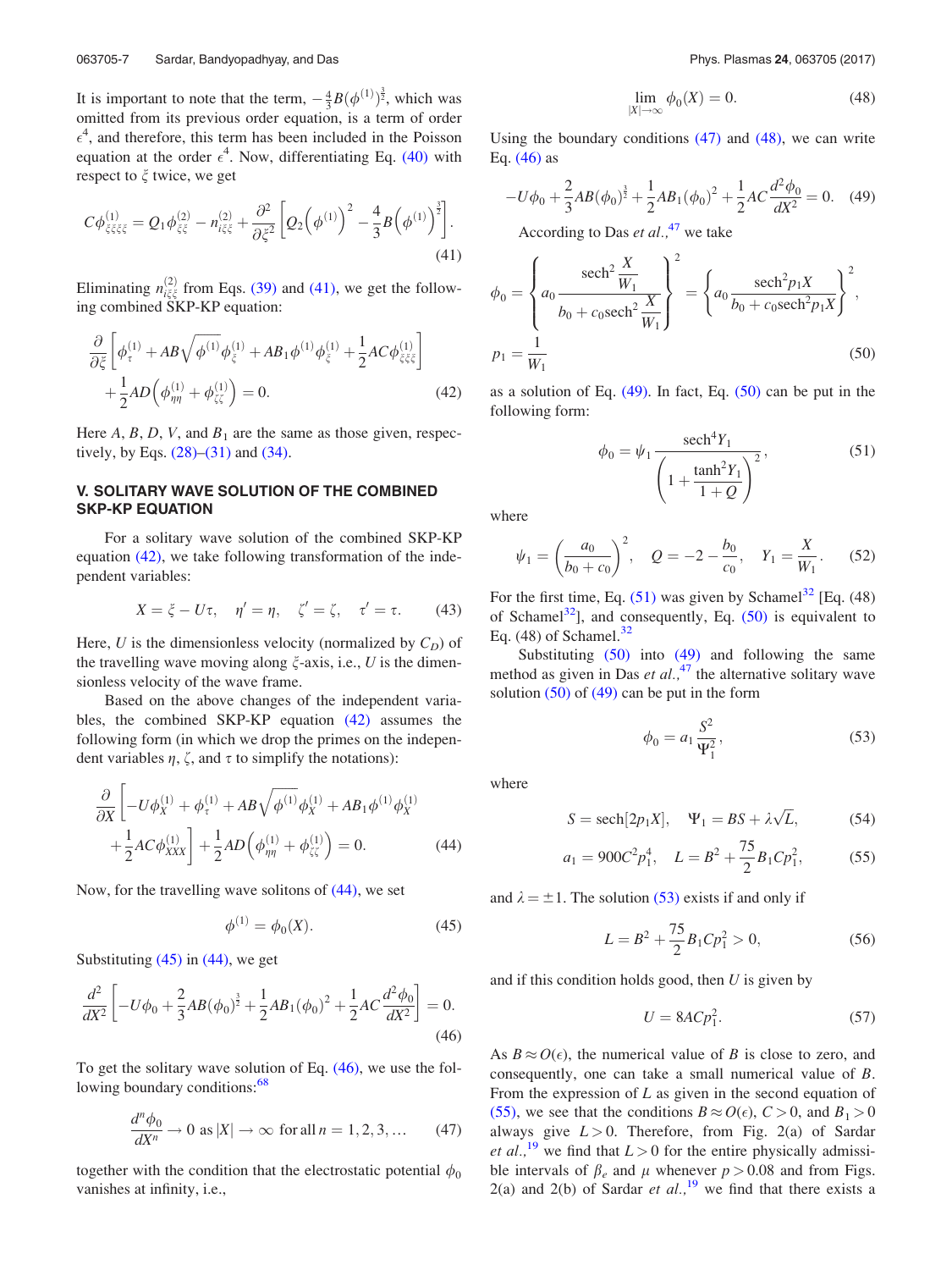domain of  $\mu$  (may depend on the nonthermal parameter  $\beta_e$ ) such that  $L > 0$  for  $0 \le p \le 0.08$ . For definiteness, let us take  $B = 0.0001$ . In Fig. 1, *L* is plotted against  $\mu$  for different values of  $\beta_e$  with  $\gamma = 3$ ,  $\sigma_{ie} = \sigma_{ne} = 0.9$  when  $B = 0.0001$ . The values of *p* for the Figs.  $1(a)-1(c)$  are 0.068, 0.069, and 0.2, respectively. In each figure of Fig. 1, we see that *L* decreases with increasing values of  $\beta_e$  and for  $\beta_e = 0$ , *L* is always positive. Again, from Fig.  $1(a)$ , we see that there exists a small interval of  $\mu$  in which *L* is negative for  $p = 0.068$  only when  $\beta_e = 0.6$  whereas for  $p = 0.069$ , *L* is positive even when  $\beta_e = 0.6$ . Therefore, we can conclude that there exists a critical value  $p_{cr}$  of  $p$  such that  $L$  is positive for the entire physically admissible intervals of  $\beta_e$  and  $\mu$  whenever  $p > p_{cr}$ . But, in the neighbourhood of  $p = p_{cr}$ , *L* may be close to zero and in this case the denominator  $\Psi_1 = BS + \lambda \sqrt{L}$  of the alternative solitary wave solution (53) is also close to zero, and consequently, this solution cannot describe the nonlinear behaviour of DIA waves because the amplitude of the alternative solitary wave solution defined by the combined SKP-KP equation assumes a very large numerical value. So, if  $L = 0$  or  $L \approx O(\epsilon)$ , then this alternative solitary wave solution (53) fails to describe the nonlinear behaviour of DIA waves. Therefore, if  $L > 0$  and  $L$  is of moderate numerical value, i.e.,  $L > 0$  and *L* is not very close to zero, then only one can use alternative solitary wave solution (53) to describe the nonlinear behaviour of DIA waves when  $B \approx O(\epsilon)$ . Further investigation is necessary when  $L = 0$  or  $L \approx O(\epsilon)$ . Therefore, there exists a region in parameter space such that  $L > 0$ . Again, from the Figs.  $1(a)-1(c)$ , we see that *L* increases with the increasing values of  $p$  for any fixed values of  $\mu$  and  $\beta_e$ 



FIG. 1. *L* is plotted against  $\mu$  for different values of  $\beta_e$  with  $B = 0.0001$ ,  $\gamma = 3$ ,  $\sigma_{ie} = \sigma_{pe} = 0.9$  and (a)  $p = 0.068$ , (b)  $p = 0.069$ , and (c)  $p = 0.2$ .

and for a moderate value of p and  $\mu$ ,  $L > 0$ , and L is of moderate magnitude. Therefore, there exists a region in the parameter space where  $L > 0$  and  $L$  is of moderate magnitude when *B* is close to zero. In this situation, we can use the alternative solitary wave solution (53) to describe the nonlinear behaviour of DIA waves.

As  $B \approx O(\epsilon)$ , the numerical value of *B* is close to zero, and consequently, for the limiting case where  $B \to 0$ , from the solution  $(53)$  of the combined SKP-KP equation, we get the following equation:

$$
\lim_{B \to 0} \phi_0 = \frac{3U}{AB_1} \left( \operatorname{sech} \frac{2X}{W_1} \right)^2 \text{ with } W_1^2 = \frac{8AC}{U}.
$$
 (58)

Taking  $W_1 = 2W$ , the above equation can be written as

$$
\lim_{B \to 0} \phi_0 = \frac{3U}{AB_1} \left( \operatorname{sech} \frac{X}{W} \right)^2 \text{ with } W^2 = \frac{2AC}{U}. \tag{59}
$$

Again, it is simple to check that Eqs. (31) and (32) of Sardar *et al.*<sup>19</sup> can be put in the form of the above equation for  $r = 1$ , and consequently, the alternative solitary wave solution (53) simply reduces to the solitary wave solution of the KP equation (33) when  $B \rightarrow 0$ . This is expected because we use the same perturbation expansions of the dependent variables and the same stretching of space coordinates and time to derive both KP and combined SKP-KP equations. The only exception is that we use the critical condition  $B = 0$  to derive the KP equation, whereas we use the condition  $B \approx O(\epsilon)$  to derive the combined SKP-KP equation. On the other hand, if we take the limit  $B \to 0$  on both sides of the combined SKP-KP equation (42), this equation simply reduces to the KP equation (33), and consequently, it is expected that the solitary wave solution of the combined SKP-KP equation (42) will converge to the solitary wave solution of the KP equation (33) when  $B \rightarrow 0$ . Therefore, we can conclude that under certain condition [inequality  $(56)$ ], the solitary wave solution (53) of the combined SKP-KP equation (42) fills the gap between the solitary wave solution (sech<sup>4</sup>—profile) of the SKP equation and the solitary wave solution (sech<sup>2</sup> profile) of the KP equation. In Sec. VI, we shall consider the stability of the alternative solitary wave solution (53) of the combined SKP-KP equation (42). To simplify the calculations, we have used the following notations:

$$
a = \frac{a_1}{B^2}
$$
,  $M = \frac{L}{B^2}$ ,  $\Psi = \frac{\Psi_1}{B}$ . (60)

Based on the above-mentioned notations, the expression of  $\phi_0$  as given by the equation (53) can be written as

$$
\phi_0 = a \frac{S^2}{\Psi^2}.
$$
\n(61)

## VI. STABILITY OF ALTERNATIVE SOLITARY WAVE

To analyze the stability of the alternative solitary wave solution (53) or equivalently (61) of Eq. (44) by the small-*k* perturbation expansion method of Rowlands and Infeld, $24-28$ we decompose  $\phi^{(1)}$  as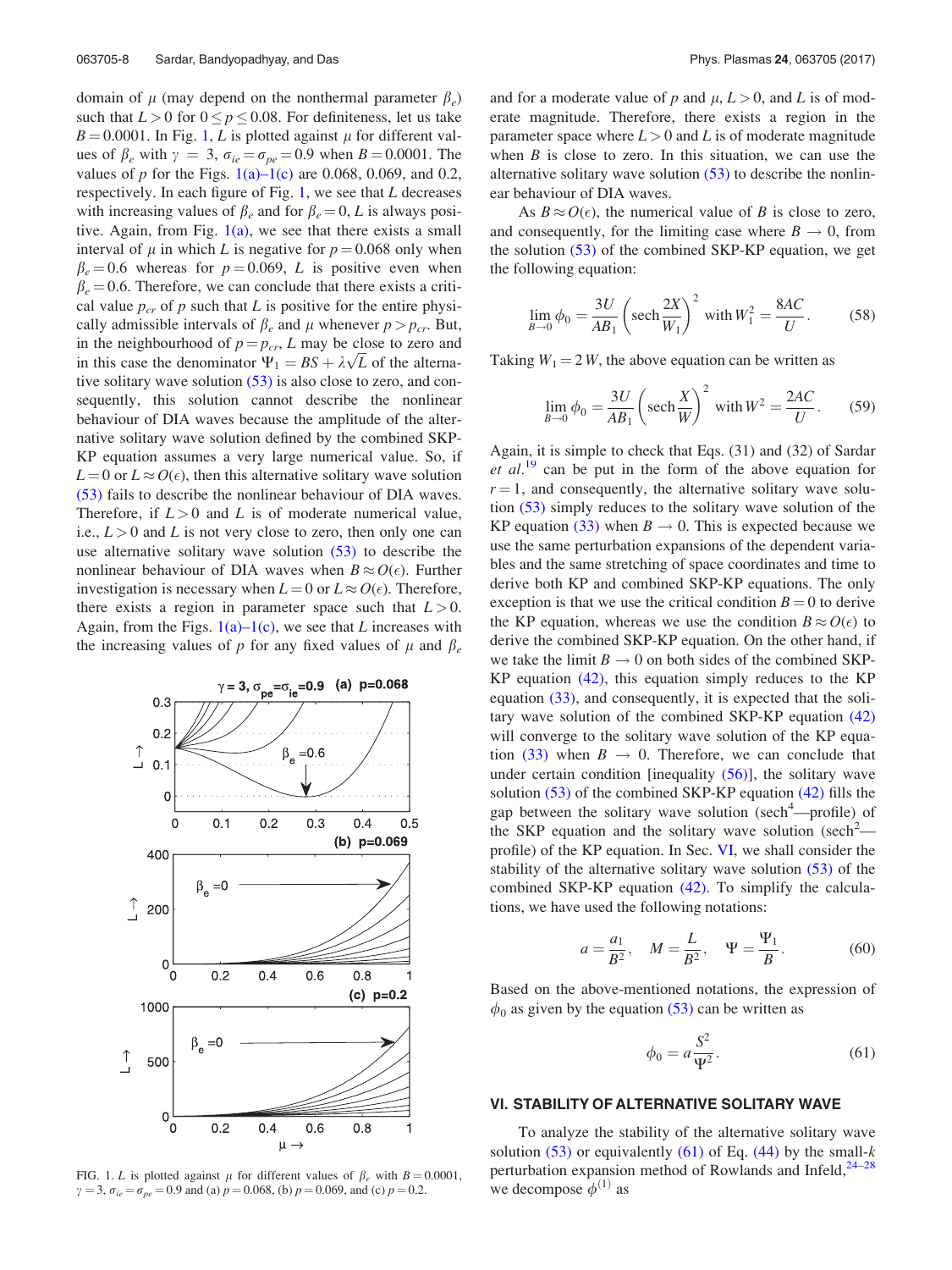$$
\phi^{(1)} = \phi_0(X) + q(X, \eta, \zeta, \tau), \tag{62}
$$

where  $\phi_0(X)$  is the steady state alternative solitary wave solution (53) of Eq. (44) and  $q(X, \eta, \zeta, \tau)$  is the perturbed part of  $\phi^{(1)}$ . Now, for long-wavelength plane-wave perturbation along a direction having direction cosines *l*, *m*, *n*, we set

$$
q(X, \eta, \zeta, \tau) = \bar{q}(X)e^{i\{k(X + m\eta + n\zeta) - \omega\tau\}},
$$
\n(63)

where *k* is small and  $l^2 + m^2 + n^2 = 1$ .

According to the small-*k* perturbation expansion method of Rowlands and Infeld,  $2^{4-28}$   $\bar{q}(X)$  and  $\omega$  can be expanded as follows:

$$
\bar{q}(X) = \sum_{j=0}^{\infty} k^j q^{(j)}(X), \quad \omega = \sum_{j=0}^{\infty} k^j \omega^{(j)} \tag{64}
$$

with  $\omega^{(0)} = 0$ . Substituting (62) into (44) and then linearizing it with respect to *q*, we get a linear equation for *q*. Substituting  $(63)$  into this linear equation of *q*, we get an equation of  $\bar{q}$ . Finally, substituting (64) into the equation of  $\bar{q}$  and then equating the coefficient of different powers of *k* on the both sides of the resulting equation, we get the following sequence of equations:

$$
\frac{d}{dX}\big(M_1 q^{(j)}\big) = Q^{(j)}, \quad j = 0, 1, 2, \dots,\tag{65}
$$

where

$$
M_1 = -U + AB\phi_0^{\frac{1}{2}} + AB_1\phi_0 + \frac{1}{2}AC\frac{d^2}{dX^2},
$$
 (66)

and

$$
Q^{(j)} = \int_{-\infty}^{X} R^{(j)} dX, \qquad (67)
$$

and  $R^{(j)}$  for  $j = 0, 1, 2$  are given in Appendix B.

Assuming that  $q^{(j)}$  and its derivative up to third order vanish as  $|X| \to \infty$ , the general solution of (65) can be written as

$$
q^{(j)} = A_1^{(j)}f + A_2^{(j)}g + A_3^{(j)}h + \chi^{(j)},
$$
 (68)

where  $A_1^{(j)}$ ,  $A_2^{(j)}$ , and  $A_3^{(j)}$  are the integration constants and *f*,  $g, h, \chi^{(j)}$  are given by

$$
f = \frac{d\phi_0}{dX}, \quad g = f\int \frac{1}{f^2} dX, \quad h = f\int \frac{\phi_0}{f^2} dX, \quad (69)
$$

$$
\chi^{(j)} = \frac{2}{AC} f \int \frac{\int \left(f \int Q^{(j)} dX\right) dX}{f^2} dX. \tag{70}
$$

From the expressions for  $f$ ,  $g$ , and  $h$  as given by (69) and using MATHEMATICA, $^{69}$  we get

$$
\lim_{|X| \to \infty} (f, g, h) = \left(0, \frac{-1}{sign[a]} \times \infty, -\frac{1}{16p_1^2}\right), \qquad (71)
$$

$$
sign[a] = \begin{cases} 1 & \text{for } a > 0, \\ -1 & \text{for } a < 0. \end{cases}
$$
 (72)

Therefore, to make  $q^{(j)}$  bounded, we must have

$$
A_2^{(j)} = 0 \quad \text{for } j = 0, 1, 2, \dots \tag{73}
$$

Consequently, Eq. (68) assumes the following form:

$$
q^{(j)} = A_1^{(j)}f + A_3^{(j)}h + \chi^{(j)}.
$$
 (74)

As  $R^{(0)} = 0$ , the solution (74) for  $j = 0$  can be written as

$$
q^{(0)} = A_1^{(0)}f + A_3^{(0)}h.
$$
 (75)

To make  $q^{(0)}$  consistent with the boundary condition, i.e.,  $q^{(0)} \to 0$  as  $|X| \to \infty$ , we must have  $A_3^{(0)} = 0$ . Therefore, Eq. (75) assumes the following form:

$$
q^{(0)} = A_1^{(0)}f.
$$
 (76)

Using  $(76)$  and MATHEMATICA,<sup>69</sup> the bounded and consistent solution (74) for  $j = 1$  can be written as

$$
q^{(1)} = A_1^{(1)}f + iA_1^{(0)} \left[ s_1 X f + s_2 \frac{S^2}{\Psi^3} + s_3 \frac{S^3}{\Psi^3} \right], \qquad (77)
$$

where

$$
s_1 = \frac{1}{2U} \{u_1 - 4iU\},
$$
  
\n
$$
s_2 = \frac{a\lambda}{\sqrt{M}U} \left\{ (M+1)u_1 - \frac{16}{15}lAB\sqrt{a} - \frac{2}{3}lAB_1a \right\},
$$
  
\n
$$
s_3 = \frac{2a}{U} \left\{ u_1 - \frac{8}{15}lAB\sqrt{a} \right\}, \text{ with } u_1 = \omega^{(1)} + 2lU.
$$

Now, for the solution of Eq.  $(65)$  to exist, the right hand side of this Eq. (65) must be perpendicular to the kernel of the operator adjoint to the operator  $\frac{d}{dX}M_1$ . This kernel, which must tend to zero as  $|X| \to \infty$ , is  $\phi_0$ . Thus, we get the following consistency condition for the existence of the solution of Eq.  $(65)$ :

$$
\int_{-\infty}^{\infty} \phi_0 Q^{(j)} dX = 0.
$$
 (78)

It is simple to check that the consistency condition (78) is trivially satisfied for  $j = 0$  and for  $j = 1$ . Using Eqs. (76) and (77), the consistency condition (78) for  $j = 2$  can be written as

$$
Fu_1^2 + Gu_1 + H = 0,\t(79)
$$

where  $u_1 = (\omega^{(1)} + 2lU)$  and *F*, *G*, *H* are given by the following equations:

$$
F = \frac{1}{4lU} \left\{ J_{4,4} - \frac{4(M+1)}{\lambda \sqrt{M}} J_{4,5} - 8J_{5,5} \right\},\tag{80}
$$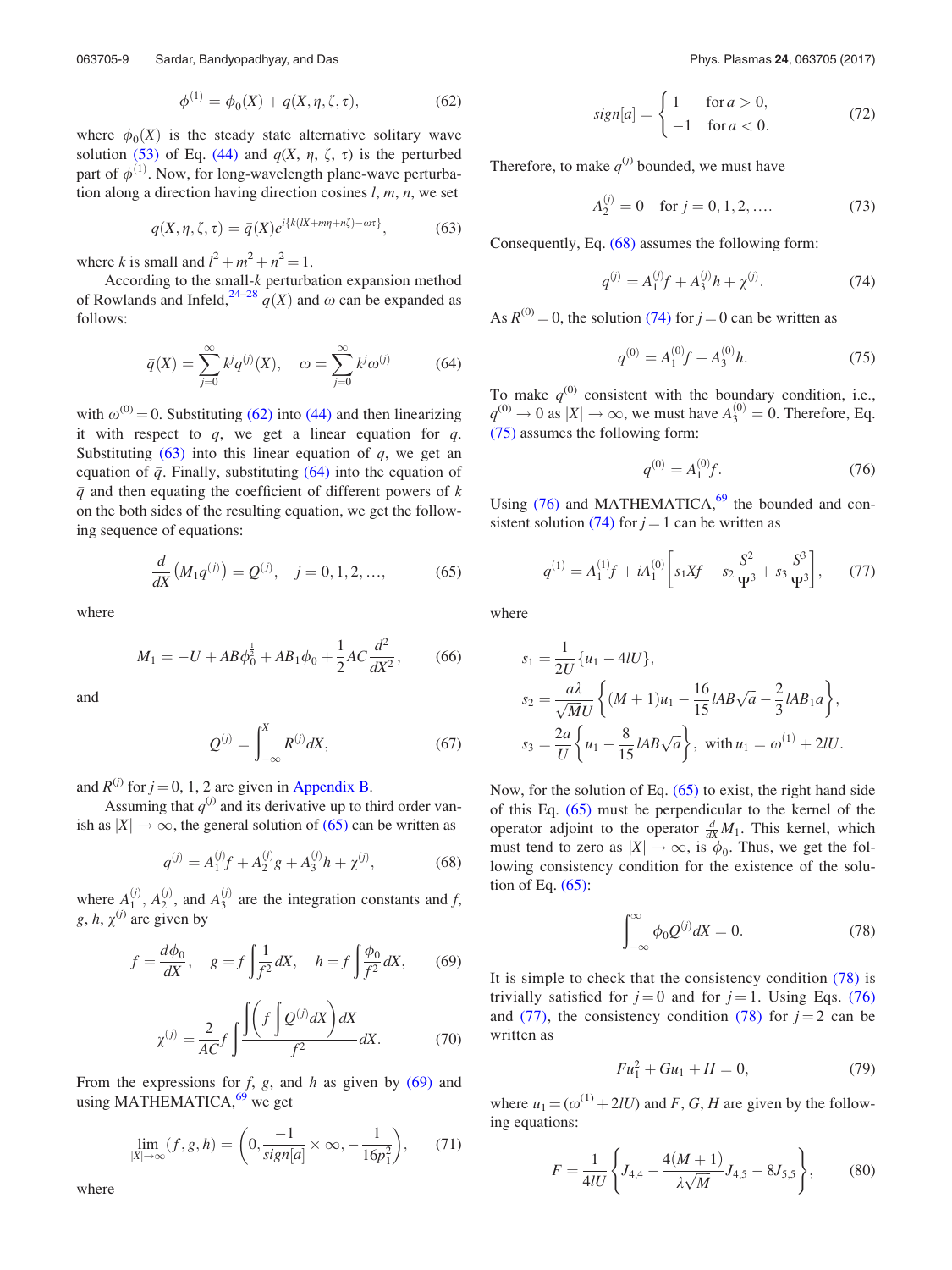$$
G = \left\{-2J_{4,4} + \frac{2(M+1)}{\lambda\sqrt{M}}J_{4,5} + \frac{5}{2}J_{5,5} - MJ_{4,6} + \frac{15(M+1)}{2\lambda\sqrt{M}}J_{5,6} + 16J_{6,6} + \frac{4M(M+1)}{\lambda\sqrt{M}}J_{4,7} + (11M-7)J_{5,7} - \frac{(11M+5)}{\lambda\sqrt{M}}J_{6,7} - 6(M+1)J_{7,7}\right\},\tag{81}
$$

$$
H = \left[ lU \left\{ J_{4,4} + \frac{17}{2} J_{5,5} + 10MJ_{4,6} - \frac{3(6M+5)}{\lambda \sqrt{M}} J_{5,6} \right. \right.\left. - \frac{1}{2} (15M + 71)J_{6,6} - \frac{8M(M+1)}{\lambda \sqrt{M}} J_{4,7} \right.\left. - 2(11M - 7)J_{5,7} + \frac{2(11M+5)}{\lambda \sqrt{M}} J_{6,7} \right.\left. + 12(M+1)J_{7,7} \right\} + \frac{1}{2} AD \frac{m^2 + n^2}{l} J_{4,4} \right],\tag{82}
$$

where we have used the following notation:

$$
J_{m,n} = \int_{-\infty}^{\infty} \frac{\mathrm{sech}^m Y}{\left(\mathrm{sech}Y + \lambda \sqrt{M}\right)^n} dY.
$$
 (83)

Using Eqs.  $(80)$ – $(83)$ , Eq.  $(79)$  can be simplified as

$$
(\omega^{(1)})^2 = \frac{1}{3} \frac{(11N+4)}{(1-N)(N+2)} UV(m^2+n^2) \chi,
$$
 (84)

where

$$
N = \frac{1}{M} \text{ and } \chi = \frac{1 - 6\pi \sqrt{\sqrt{\frac{N}{1 - N}}} \frac{2N + 3}{11N + 4}}{1 - 6\pi \sqrt{\sqrt{\frac{N}{1 - N}}} \frac{1}{N + 2}}.
$$
 (85)

Here  $\pi_{\lambda}$  is given by

$$
\pi_{\lambda} = \arctan\left(\frac{\lambda - \sqrt{N}}{\sqrt{1 - N}}\right).
$$
 (86)

### A. Stability analysis for  $B \rightarrow 0$

Now as *B* is small enough, we can consider the limiting case where  $B \to 0 \Longleftrightarrow M \to \infty \Longleftrightarrow N \to 0$ . For this limiting case, the consistency condition (84) assumes the following form:

$$
(\omega^{(1)})^2 = \frac{2}{3}UV(m^2 + n^2). \tag{87}
$$

This equation is exactly the same as Eq. (47) of Sardar *et al.*<sup>19</sup> for  $r = 1$ , and consequently, if  $B \to 0 \Longleftrightarrow M \to$  $\infty \Longleftrightarrow N \rightarrow 0$ , the first order stability analysis of the solitary wave solution of the combined SKP-KP equation is exactly the same as that of the KP equation as presented in the paper of Sardar *et al.*<sup>19</sup> Therefore, the steady state



FIG. 2.  $\chi$  is plotted against *N* in (a)  $\lambda = 1$  and in (b)  $\lambda = -1$ .

solitary wave solution (53) of the combined SKP-KP equation (42) and its first order stability analysis are exactly the same as those of the solitary wave solution of the KP equation (33) if  $B \rightarrow 0$ .

## B. Stability analysis for physically admissible values of the parameters of the system satisfying the conditions  $B \approx O(\epsilon)$  and  $L > 0$

From the definition of *M* as given by the second equation of (60) and from the definition of *N* as given by first equation of (85), it is simple to check that  $0 \le N < 1$ . Again, for  $0 \leq N < 1$ , the right hand side of (84) is positive if and only if  $\chi$  is positive. In Fig. 2(a),  $\chi$  is plotted against *N* for  $\lambda = 1$ , whereas for  $\lambda = -1$ ,  $\chi$  is plotted against *N* in Fig. 2(b). These figures show that  $\chi$  is positive for  $\lambda = 1$  and also for  $\lambda = -1$ for any *N* lying within the interval  $0 \le N \le 1$ . Therefore, Eq. (84) gives a real solution for  $\omega^{(1)}$ , and consequently, the solitary wave solution (53) of the combined SKP-KP equation (42) is always stable at the lowest order of *k*.

#### VII. CONCLUSIONS

A three-dimensional SKP equation describes the nonlinear behaviour of long wavelength weakly nonlinear and weakly dispersive DIA waves in a collisionless unmagnetized dusty plasma consisting of warm adiabatic ions and nonthermal electrons having a vortex-like velocity distribution and isothermal positrons when the weak dependence of the spatial coordinates perpendicular to the direction of propagation of the wave is taken into account. The analyses as given in Secs. IV and V of Sardar *et al.*<sup>19</sup> for  $r = \frac{1}{2}$  clearly show that this SKP equation admits solitary wave solution having a profile sech<sup>4</sup> and this solitary wave solution is stable.

If the temperature of the trapped electrons is the same as that of the free electrons, the nonthermal vortex-like distribution of electrons simply becomes the Cairns distributed nonthermal electrons and the nonlinear dynamics of the same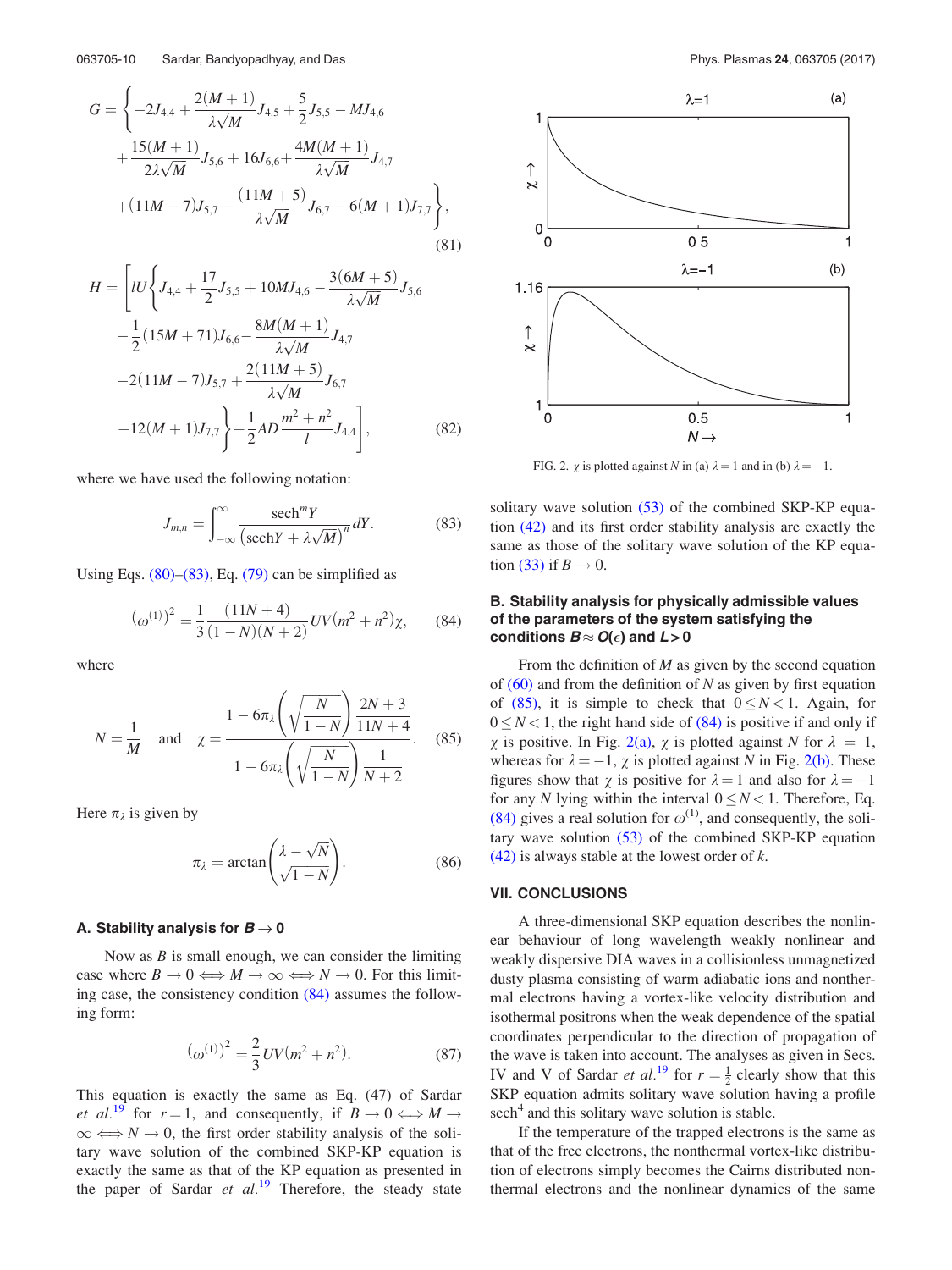DIA wave is described by the KP equation of Sardar *et al.*<sup>19</sup> According to Sardar et al.,<sup>19</sup> this equation admits solitary wave solution having a sech<sup>2</sup> profile, and the solitary wave solution of this equation is also stable.

If the temperature of the trapped electrons approaches the temperature of the free electrons, i.e., the coefficient of the nonlinear term of the SKP equation is not exactly equal to zero but it is close to zero, neither SKP equation nor KP equation can describe the nonlinear behaviour of DIA waves. In this case, a combined SKP-KP equation has been derived, which efficiently describes the nonlinear behaviour of the same DIA wave. This equation admits alternative solitary wave solution having a profile different from both sech<sup>4</sup> and sech<sup>2</sup>. The condition for the existence of the alternative solitary wave solution of the combined SKP-KP equation has been derived.

The alternative solitary wave solution of the combined SKP-KP equation is exactly the same as the solitary wave solution (sech<sup>2</sup>-profile) of the KP equation if the coefficient of the nonlinear term of the SKP equation tends to zero, i.e., when the contribution of trapped electrons tends to zero.

The stability analysis of the alternative solitary wave solution of the combined SKP-KP equation is exactly the same as that of the solitary wave solution of the KP equation when the coefficient of the nonlinear term of the SKP equation approaches to zero, i.e., when the temperature of the trapped electrons approaches the temperature of the free electrons.

The alternative solitary wave solution of the combined SKP-KP equation is always stable. In this connection, it is important to note that the solitary wave solutions of both SKP and KP equations are stable.

Sardar *et al.*<sup>20</sup> reported that the alternative solitary wave solution of the combined MKP-KP equation fills the gap between the  $\text{sech}^2$ -profile of KP equation and the sechprofile of the MKP equation, whereas from the present paper, we see that the alternative solitary wave solution of the combined SKP-KP equation fills the gap between the sech<sup>4</sup>-profile of S-KP equation and the  $sech^2$ -profile of the KP equation. Consequently, combining the results of Sardar *et al.*<sup>20</sup> along with the results of the present paper, we have the following schematic diagram:

 $SKP$  (sech<sup>4</sup>—profile)  $\rightarrow$  combined SKP-KP (having a profile different from both sech<sup>4</sup> and sech<sup>2</sup>)  $\rightarrow$  KP (sech<sup>2</sup>—profile)  $\rightarrow$  combined MKP-KP (having a profile different from both  $sech<sup>2</sup>$  and  $sech$   $\rightarrow$  MKP (sech—profile).

On the other hand, from the two papers of Das *et al.*,<sup>47,70</sup> we have seen the same schematic diagram for Korteweg-de Vries-Zakharov-Kuznetsov (KdV-ZK), modified KdV-ZK (MKdV-ZK), Schamel's modified KdV-ZK (S-ZK), combined MKdV-KdV-ZK, and combined S-KdV-ZK equations; i.e., here we have the following schematic diagram:

S-ZK (sech<sup>4</sup>—profile)  $\rightarrow$  combined S-KdV-ZK  $\rightarrow$  KdV-ZK  $(\text{sech}^2$ —profile)  $\rightarrow$  combined MKdV-KdV-ZK  $\rightarrow$  MKdV-ZK (sech—profile).

For each ZK like equation as mentioned above, there exists a parameter region such that the solitary wave solution of the corresponding equation is not stable, whereas the solitary wave solutions of the SKP, combined SKP-KP, KP, combined MKP-KP, and MKP equations are stable for any physically admissible values of the parameters of the system.

## ACKNOWLEDGMENTS

The authors are grateful to the referee for extremely helpful comments, without which this paper could not have been written in its present form.

APPENDIX A: THE COEFFICIENTS  $\bm{Q_l}$  OF  $\phi^{\frac{l+1}{2}}$  in EQ.  $(24)$  FOR  $I = 1, 2, 3,$  AND 4

$$
Q_1 = \mu(1 - \beta_e) + \frac{p}{\sigma_{pe}}, \quad Q_2 = \mu \frac{(\beta - 1)(4 - 3\beta_e)}{3\sqrt{\pi}},
$$
 (A1)

$$
Q_3 = \frac{1}{2} \left[ \mu - \frac{p}{\sigma_{pe}^2} \right], \quad Q_4 = \mu \frac{2(\beta^2 - 1)(4 + 5\beta_e)}{15\sqrt{\pi}}, \quad (A2)
$$

APPENDIX B:  $R^{(J)}$ —INTEGRAND OF THE INTEGRATION IN EQ. (67) FOR  $J = 0, 1,$  AND 2

$$
R^{(0)} = 0, \quad R^{(1)} = i\frac{d}{dX} \left[ -2lM_2 q^{(0)} + \omega^{(1)} q^{(0)} \right], \quad (B1)
$$

$$
R^{(2)} = i \frac{d}{dX} \left[ -2lM_2 q^{(1)} + \omega^{(2)} q^{(0)} + \omega^{(1)} q^{(1)} \right] + l^2 M_3 q^{(0)} - l\omega^{(1)} q^{(0)}.
$$

where

$$
M_2 = -U + AB\phi_0^{\frac{1}{2}} + AB_1\phi_0 + AC\frac{d^2}{dX^2},
$$
 (B3)

(B2)

$$
M_3 = -U + AB\phi_0^{\frac{1}{2}} + AB_1\phi_0 + 3AC\frac{d^2}{dX^2} + \frac{1}{2}AD\frac{m^2 + n^2}{l^2}.
$$
\n(B4)

- <sup>1</sup>W. H. Zurek, Astrophys. J. 289, 603 (1985).
- <sup>2</sup>J. C. Higdon, R. E. Lingenfelter, and R. E. Rothschild, Astrophys. J. 698, 350 (2009).
- <sup>3</sup>P. K. Shukla, *Phys. Scr.* 77, 068201 (2008).
- <sup>4</sup>A. E. Dubinov, D. Y. Kolotkov, and M. A. Sazonkin, Tech. Phys. 57, 585  $(2012)$
- <sup>5</sup>H. Alfvén, *Cosmic Plasma* (D. Reidel Publishing Company, 1981), Vol. 82.
- <sup>6</sup>A. Gusev, U. Jayanthi, I. Martin, G. Pugacheva, and W. Spjeldik, Braz. J. Phys. 30, 590 (2000).
- <sup>7</sup>A. Gusev, U. Jayanthi, I. Martin, G. Pugacheva, and W. Spjeldvik, J. Geophys. Res. 106, 26111, doi:10.1029/1999JA000443 (2001).
- ${}^{8}$ R. L. Merlino, Plasma Phys. Appl. 81, 73 (2006).
- <sup>9</sup>M. Horányi, T. Hartquist, O. Havnes, D. Mendis, and G. Morfill, Rev. Geophys. 42, RG4002, doi:10.1029/2004RG000151 (2004).
- $^{10}P$ . K. Shukla and V. P. Silin, *Phys. Scr.* 45, 508 (1992).
- <sup>11</sup>S. Ghosh and R. Bharuthram, Astrophys. Space Sci. 314, 121 (2008).
- <sup>12</sup>S. A. El-Tantawy, N. A. El-Bedwehy, and W. M. Moslem, *Phys. Plasmas* 18, 052113 (2011).
- <sup>13</sup>S. A. El-Tantawy and W. M. Moslem, *Phys. Plasmas* **18**, 112105 (2011).